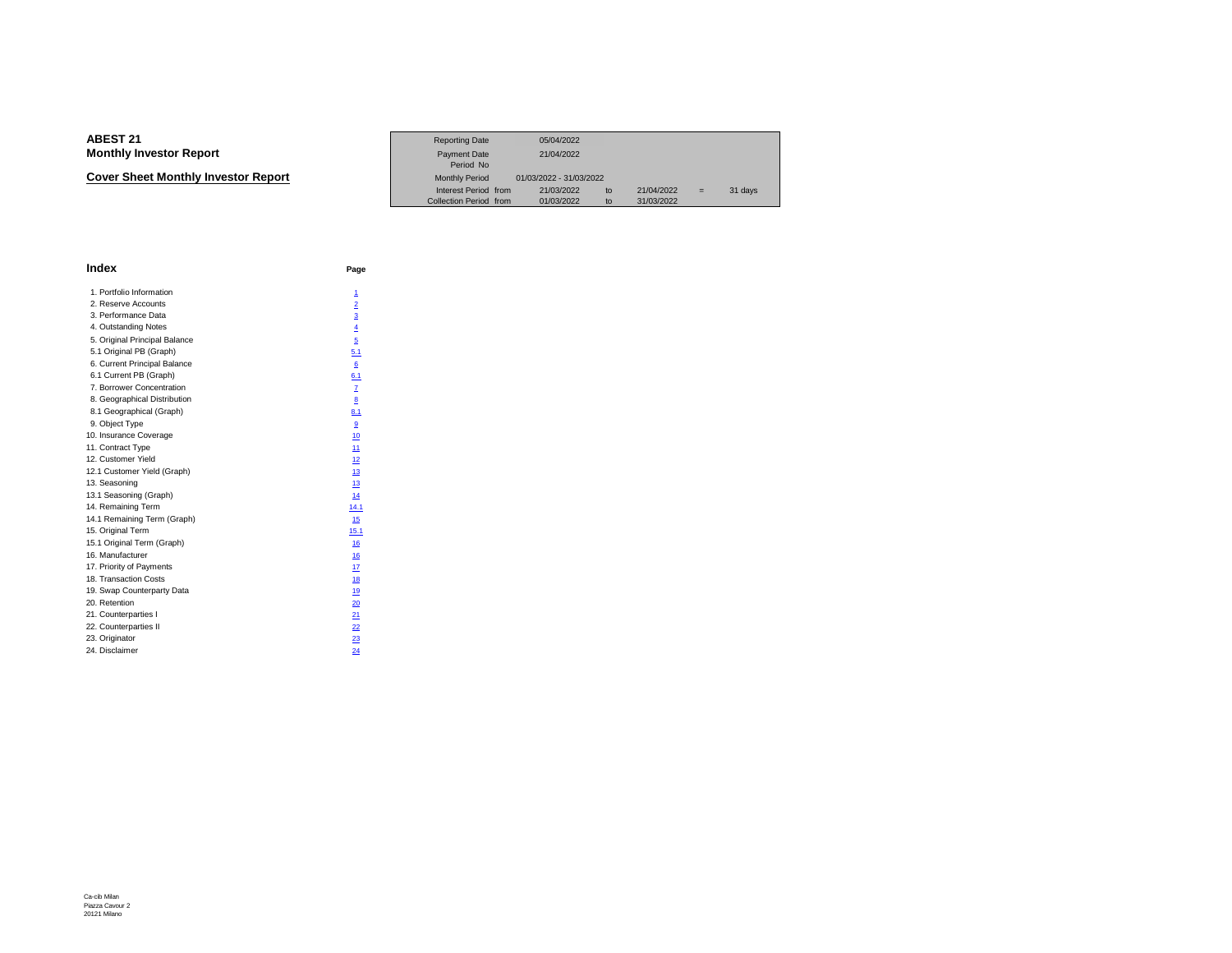#### **ABEST 21**Reporting Date 05/04/2022<br>Payment Date 21/04/2022 **Monthly Investor ReportT** 21/04/2022<br>Period No Period No  $\overline{\mathbf{n}}$  Monthly Period 01/03/2022 - 31/03/2022  **1. Portfolio Information**Interest Period from 21/03/2022 to 21/04/2022 = 31 days<br>Collection Period from 01/03/2022 to 31/03/2022 Collection Period from

|                                                                                                                                                                                          |                            |                                                         | current period                                                                                           | previous period                                                                          |
|------------------------------------------------------------------------------------------------------------------------------------------------------------------------------------------|----------------------------|---------------------------------------------------------|----------------------------------------------------------------------------------------------------------|------------------------------------------------------------------------------------------|
| <b>Outstanding Receivables</b>                                                                                                                                                           | No. of<br><b>Contracts</b> | <b>Aggregate Outstanding</b><br><b>Principal Amount</b> |                                                                                                          | <b>Aggregate Outstanding</b><br><b>Principal Amount</b>                                  |
| <b>Beginning of Period (collection period)</b>                                                                                                                                           |                            | €                                                       | 484.188.959,57                                                                                           | 484.189.665,78                                                                           |
| <b>Scheduled Principal Payments</b><br><b>Prepayment Principal</b><br>Others<br>Recoveries<br><b>Total Principal Collections</b><br><b>Total Interest Collections</b><br><b>Defaults</b> |                            | €<br>€<br>€<br>€<br>€<br>€                              | 16.323.901,17<br>2.389.056,10<br>1.535.331,51<br>28.094,96<br>20.276.383,74<br>2.410.805,59<br>11.734,27 | 16.678.454,18<br>1.477.444,01<br>1.604.296,37<br>19.760.194,56<br>1.983.950,21<br>334,45 |
| End of Period (after Payment Date)                                                                                                                                                       | 44.838                     | €                                                       | 484.176.708,08                                                                                           | 484.188.959,57                                                                           |
| Balance of the Replenishment account (after Payment Date)                                                                                                                                |                            | €                                                       | 23.291,92                                                                                                | 11.040,43                                                                                |
| Current Prepayment Rate (annualised)                                                                                                                                                     |                            |                                                         | 5,92%                                                                                                    | 3,66%                                                                                    |
| New sale Offer                                                                                                                                                                           |                            | €                                                       | 20.275.866,52                                                                                            | 19.759.822,80                                                                            |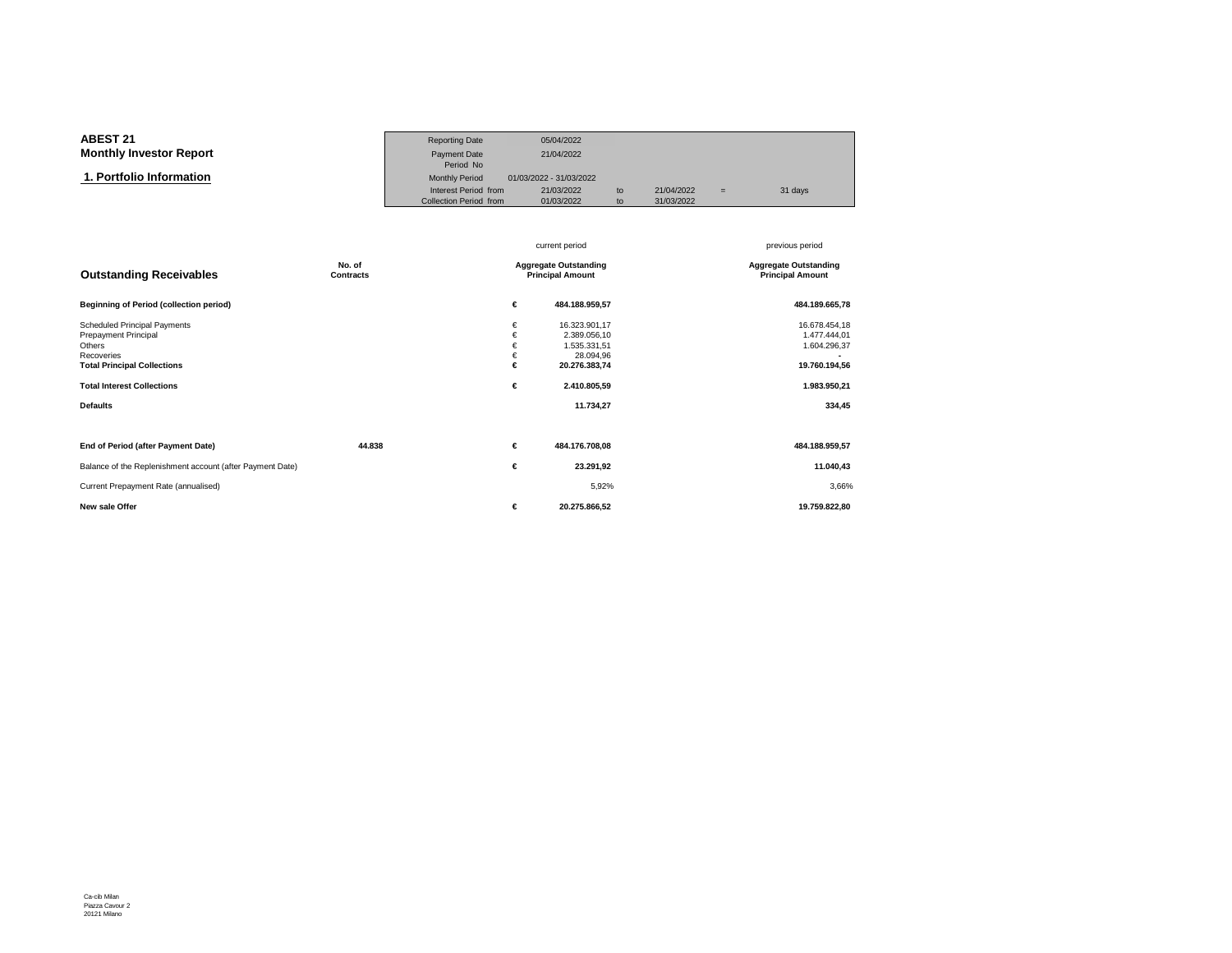| <b>ABEST 21</b>                | <b>Reporting Date</b>  | 05/04/2022              |    |            |     |         |
|--------------------------------|------------------------|-------------------------|----|------------|-----|---------|
| <b>Monthly Investor Report</b> | Payment Date           | 21/04/2022              |    |            |     |         |
|                                | Period No              |                         |    |            |     |         |
| 2. Reserve Accounts            | <b>Monthly Period</b>  | 01/03/2022 - 31/03/2022 |    |            |     |         |
|                                | Interest Period from   | 21/03/2022              | to | 21/04/2022 | $=$ | 31 days |
|                                | Collection Period from | 01/03/2022              | to | 31/03/2022 |     |         |

#### **Notes Balance**

Beginning of Period<br>End of Period 486.600.000,00 486.600.000,00

#### **Reserve Accounts**

| <b>Reserve Account</b>       |   | in $%$       |   | euro         | Trigger Event y/n |
|------------------------------|---|--------------|---|--------------|-------------------|
| Beginning of Period          |   | 0.5%         | € | 2.345.500.00 | NO                |
| Cash Outflow                 | € | ۰            |   |              |                   |
| Cash Inflow                  |   | ۰            |   |              |                   |
| End of Period                |   | $0.5\%$      | € | 2.345.500.00 |                   |
| <b>Required Reserve Fund</b> |   | 2.345.500.00 |   |              |                   |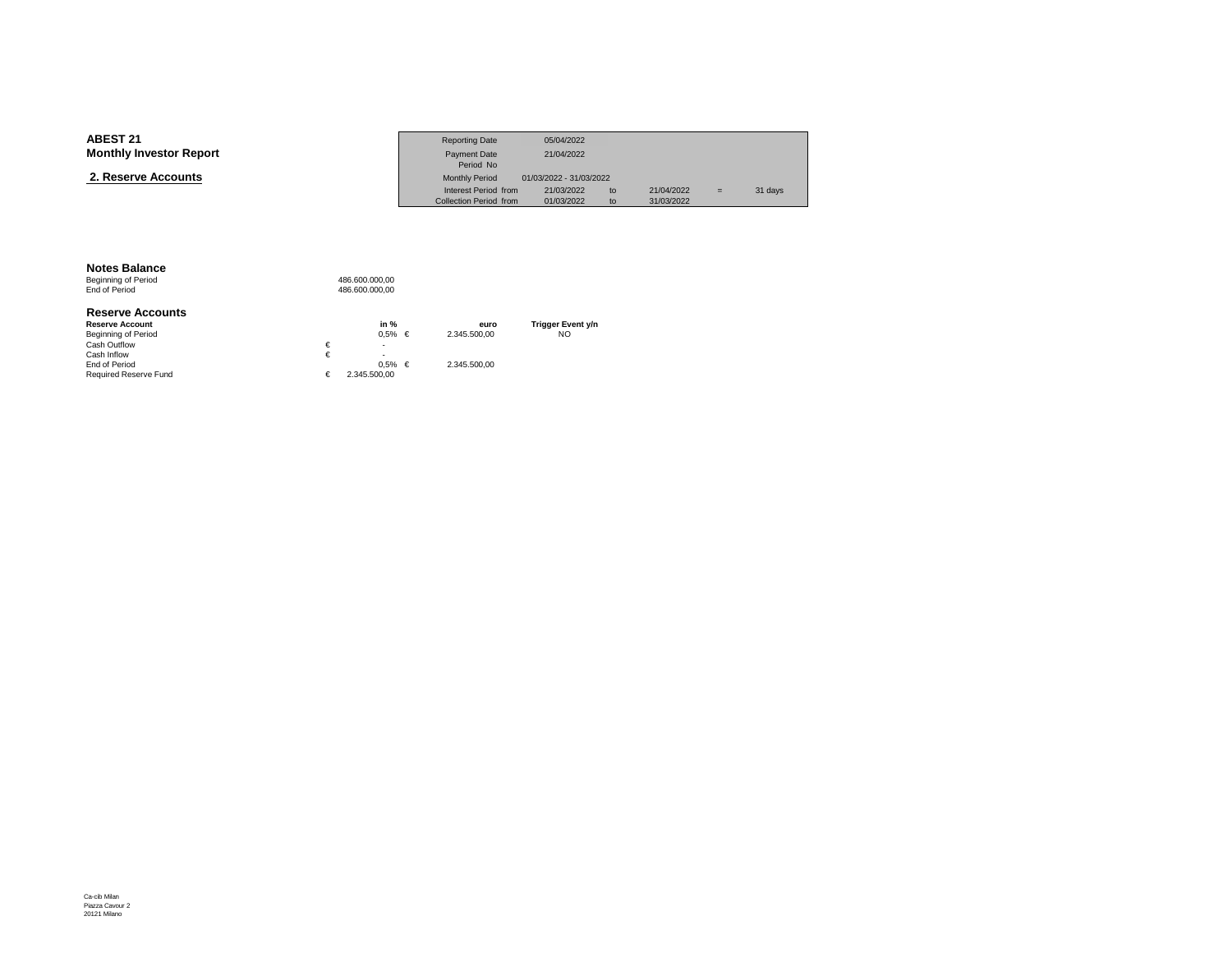| <b>ABEST 21</b>                | <b>Reporting Date</b>         | 05/04/2022              |    |            |     |         |
|--------------------------------|-------------------------------|-------------------------|----|------------|-----|---------|
| <b>Monthly Investor Report</b> | Payment Date                  | 21/04/2022              |    |            |     |         |
|                                | Period No                     |                         |    |            |     |         |
| 3. Performance Data            | <b>Monthly Period</b>         | 01/03/2022 - 31/03/2022 |    |            |     |         |
|                                | Interest Period from          | 21/03/2022              | to | 21/04/2022 | $=$ | 31 days |
|                                | <b>Collection Period from</b> | 01/03/2022              | to | 31/03/2022 |     |         |

| <b>Note Balance</b><br>Beginning of Period<br><b>End of Period</b><br>Ratios                        | €<br>€ | 486.600.000,00<br>486.600.000,00 |   |                   |
|-----------------------------------------------------------------------------------------------------|--------|----------------------------------|---|-------------------|
| 3-MRA* 31- 60 days past due                                                                         |        |                                  |   |                   |
| 31-60 days past due period before previous period                                                   |        |                                  |   | 0,00%             |
| 31-60 days past due previous period                                                                 |        |                                  |   | 0.00%             |
| 31-60 days past due current period                                                                  |        |                                  | € | 2.654.215,48      |
| 3-MRA* 61-90 days past due                                                                          |        |                                  |   |                   |
| 61-90 days past due period before previous period<br>61-90 days past due previous period            |        |                                  |   | 0,00%<br>0,00%    |
| 61-90 days past due current period                                                                  |        |                                  | € | 417.105,99        |
| 3-MRA* 91-120 days past due                                                                         |        |                                  |   |                   |
| 91-120 days past due period before previous period                                                  |        |                                  |   | 0,00%             |
| 91-120 days past due previous period                                                                |        |                                  |   | 0,00%             |
| 91-120 days past due current period                                                                 |        |                                  | € | 279.062,03        |
|                                                                                                     |        |                                  |   |                   |
| <b>Early Amortisation Event</b>                                                                     |        |                                  |   |                   |
| <b>Cumulative Default Level</b>                                                                     |        |                                  |   |                   |
| Cumulative Default Level period before previous period<br>Cumulative Default Level previous period  |        |                                  |   | 0.00%<br>0,00%    |
| Cumulative Default Level current period                                                             |        |                                  |   | 0,00%             |
|                                                                                                     |        |                                  |   |                   |
| Trigger Breach (if higher than 3.70% for 2 consecutive Calculation Dates)                           |        |                                  |   | <b>NO</b>         |
| <b>Delinquency Level</b>                                                                            |        |                                  |   |                   |
| Delinquency Level period before previous period                                                     |        |                                  |   | 0.01%             |
| Delinquency Level previous period<br>Delinquency Level current period                               |        |                                  |   | 0,04%<br>0,05%    |
|                                                                                                     |        |                                  |   |                   |
| Trigger Breach (if higher than 1% for 2 consecutive Calculation Dates)                              |        |                                  |   | <b>NO</b>         |
| <b>Principal Deficiency Amount Shortfall</b>                                                        |        |                                  |   |                   |
| Trigger Breach (if the Principal Deficiency Amount Shortfall is higher than                         |        |                                  |   |                   |
| zero)                                                                                               |        |                                  |   | <b>NO</b>         |
|                                                                                                     |        |                                  |   |                   |
| <b>Replenishment Amount</b>                                                                         |        |                                  |   |                   |
| Trigger Breach (if Replenishment Amount is higher than 20% of                                       |        |                                  |   |                   |
| the Aggregate Rated Notes Outstanding Amount on each of three consecutive                           |        |                                  |   |                   |
| <b>Calculation Dates)</b>                                                                           |        |                                  |   | <b>NO</b>         |
|                                                                                                     |        |                                  |   |                   |
| Performance Data                                                                                    |        |                                  |   |                   |
| Number of Contracts being 31-60 Days delinquent                                                     |        |                                  |   | 188               |
| Number of Contracts being 61-90 Days delinquent<br>Number of Contracts being 91-120 Days delinguent |        |                                  |   | 32<br>19          |
| Gross instalments being 31-60 days delinquent                                                       |        |                                  |   | #RIF!             |
| Gross instalments being 61-90 days delinquent                                                       |        |                                  |   | 19.019,40         |
| Gross instalments being 91-120 days delinquent                                                      |        |                                  |   | 5.407,31          |
| <b>Current Period Termination</b>                                                                   |        |                                  |   | 3.924,66          |
| <b>Cumulative Termination</b>                                                                       |        |                                  |   | 39.596,00         |
| New number of Contracts being terminated<br>Total number of Contracts being terminated              |        |                                  |   | 90.384,12<br>6,00 |
| <b>Current Period Recoveries</b>                                                                    |        |                                  |   | 28.094.96         |
| <b>Cumulative Recoveries</b>                                                                        |        |                                  |   | 41.306,72         |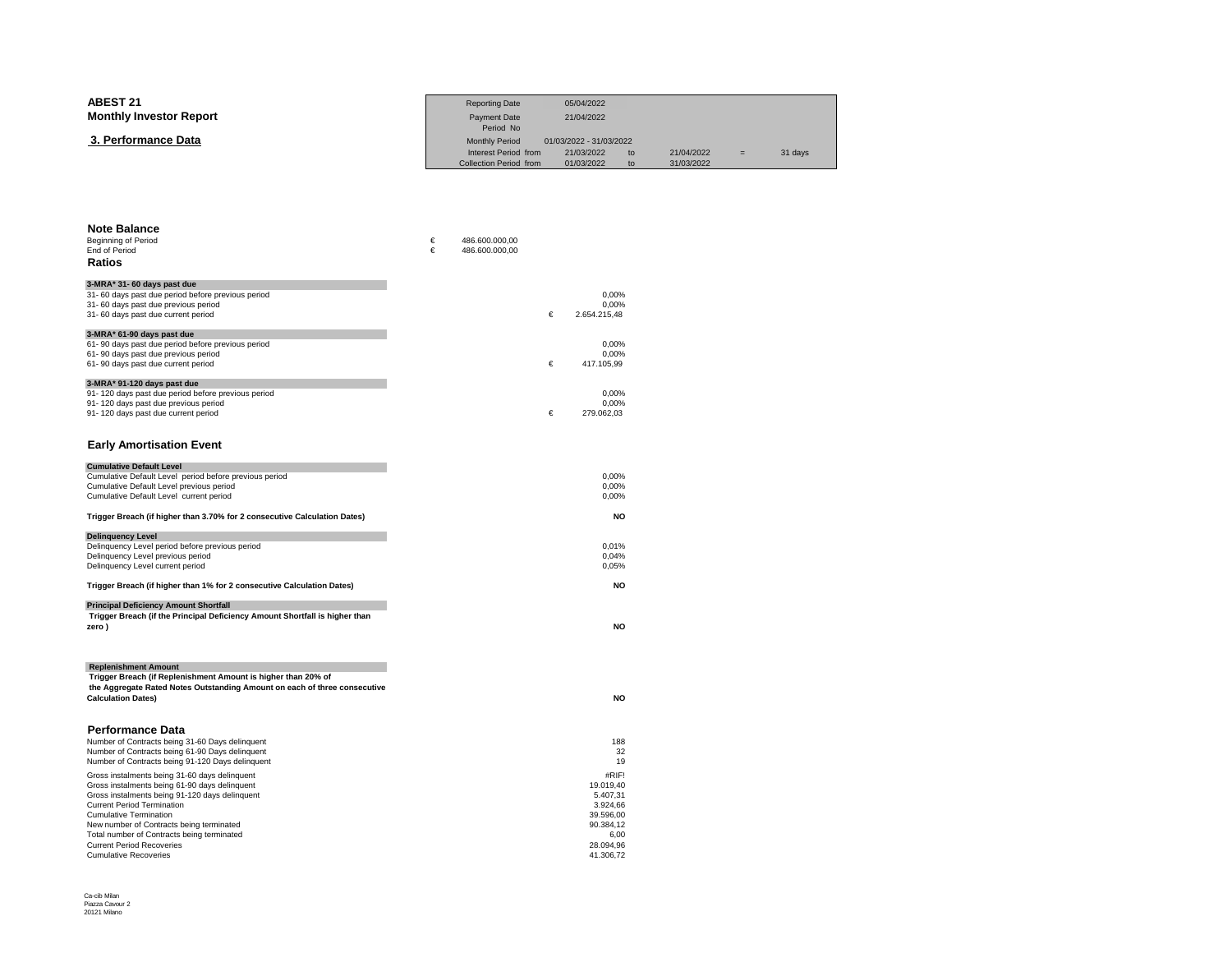| <b>ABEST 21</b>                | <b>Reporting Date</b>  | 05/04/2022              |    |            |     |         |
|--------------------------------|------------------------|-------------------------|----|------------|-----|---------|
| <b>Monthly Investor Report</b> | Payment Date           | 21/04/2022              |    |            |     |         |
|                                | Period No              |                         |    |            |     |         |
| 4. Outstanding Notes           | <b>Monthly Period</b>  | 01/03/2022 - 31/03/2022 |    |            |     |         |
|                                | Interest Period from   | 21/03/2022              | to | 21/04/2022 | $=$ | 31 days |
|                                | Collection Period from | 01/03/2022              | to | 31/03/2022 |     |         |

Principal Payable Amount (during Amortising Period)

| 1. Note Balance                                         | All notes | Class A          | <b>Class B</b>  | Class C         | Class D         | <b>Class E</b>  | <b>Class M</b>  |
|---------------------------------------------------------|-----------|------------------|-----------------|-----------------|-----------------|-----------------|-----------------|
| <b>General Note Information</b>                         |           |                  |                 |                 |                 |                 |                 |
| <b>ISIN Code</b>                                        |           | XS2367164493     | XS2368146457    | XS2368150210    | XS2368152695    | XS2368153156    | XS2368153586    |
| Currency                                                |           | <b>EURO</b>      | <b>EURO</b>     | <b>EURO</b>     | <b>EURO</b>     | <b>EURO</b>     | <b>EURO</b>     |
| Initial Tranching                                       |           | 82.2%            | 4.3%            | 4.2%            | 3.2%            | 2.6%            | 3.6%            |
| <b>Legal Maturity</b>                                   |           | set 2031         | set 2031        | set 2031        | set 2031        | set 2031        | set 2031        |
| <b>Expected Maturity</b>                                |           | set 2031         | set 2031        | set 2031        | set 2031        | set 2031        | set 2031        |
| Original Rating (Fitch / Moody's)                       |           | AAAsf"/"Aaa(sf)  | AAsf"/"Aa1(sf)  | Asf"/"Aa3(sf)   | BBBsf"/"A3(sf)  | BBsf"/"Ba1(sf)  | n/a             |
| Current Rating (Fitch/ Moody's)*                        |           | AAAsf"/"Aaa(sf)  | AAsf"/"Aa1(sf)  | Asf"/"Aa3(sf)   | BBBsf"/"A3(sf)  | BBsf"/"Ba1(sf)  | n/a             |
| Initial Notes Aggregate Principal Outstanding Balance   |           | 400.000.000,00 € | 20.700.000,00 € | 20.200.000,00 € | 15.500.000,00 € | 12.700.000,00 € | 17.500.000,00 € |
| Initial Nominal per Note                                |           | 100.000,00 €     | 100.000,00 €    | 100.000,00 €    | 100.000,00 €    | 100000,00 €     | 100.000,00 €    |
| Initial Number of Notes per Class                       |           | 4.000            | 207             | 202             | 155             | 127             | 175             |
| <b>Current Note Information</b>                         |           |                  |                 |                 |                 |                 |                 |
| Class Principal Outstanding Balance Beginning of Period |           | 400.000.000,00 € | 20.700.000,00 € | 20,200,000,00 € | 15.500.000,00 € | 12.700.000.00 € | 17,500,000,00 € |
| Amortisation                                            |           |                  | n.a.            | n.a.            | n.a.            | n.a.            | n.a.            |
| Redemption per Note                                     |           | $0.00 \in$       | $0.00 \in$      | $0.00 \in$      | $0.00 \in$      | $0.00 \in$      | $0.00 \in$      |
| Class Principal Outstanding Balance End of Period       |           | 400.000.000.00 € | 20.700.000,00 € | 20.200.000.00 € | 15.500.000.00 € | 12.700.000.00 € | 17.500.000,00 € |
| <b>Current Tranching</b>                                |           | 82,2%            | 4,3%            | 4,2%            | 3,2%            | 2,6%            | 3,6%            |
| <b>Current Pool Factor</b>                              |           | 1.00             | 1.00            | 1.00            | 1.00            | 1.00            | 1.00            |
|                                                         |           |                  |                 |                 |                 |                 |                 |
| 2. Payments to Investors per Note                       | All notes | <b>Class A</b>   | <b>Class B</b>  | Class C         | Class D         | <b>Class E</b>  | <b>Class M</b>  |
| Interest Rate Basis: 1-M Euribor / Spread               |           | 0.152            |                 |                 |                 |                 |                 |
| DayCount Convention                                     |           | ACT/360          | ACT/360         | ACT/360         | ACT/360         | ACT/360         | ACT/360         |
| <b>Interest Davs</b>                                    |           | 31 days          | 31 days         | 31 days         | 31 days         | 31 days         | 31 days         |
| Principal Outstanding Beginning of Period               |           | 400.000.000.00 € | 20.700.000.00 € | 20.200.000.00 € | 15.500.000.00 € | 12.700.000.00 € | 17.500.000.00 € |
| Principal Repayment                                     |           | $0.00 \in$       | $0.00 \in$      | $0.00 \in$      | $0.00 \in$      | $0.00 \in$      | $0.00 \in$      |
| Principal Outstanding End of Period                     |           | 400.000.000.00 € | 20.700.000.00 € | 20.200.000.00 € | 15.500.000.00 € | 12.700.000,00 € | 17.500.000.00 € |
| Interest accrued for the period                         |           | 52.355,56 €      | 11.586,25 €     | 21.743,06 €     | 26.427,50 €     | 38.2769€        | 97.951,39 €     |
| <b>Interest Payment</b>                                 |           |                  |                 |                 |                 |                 |                 |
|                                                         |           |                  |                 |                 |                 |                 |                 |
| Initial total CE (Subordination, Reserve)               |           | 18.30%           | 14.04%          | 9,89%           | 6.71%           | 4.10%           | 0,00%           |
| <b>Current CE</b>                                       |           | 18.28%           | 14.02%          | 9.87%           | 6.69%           | 4.08%           | 0.00%           |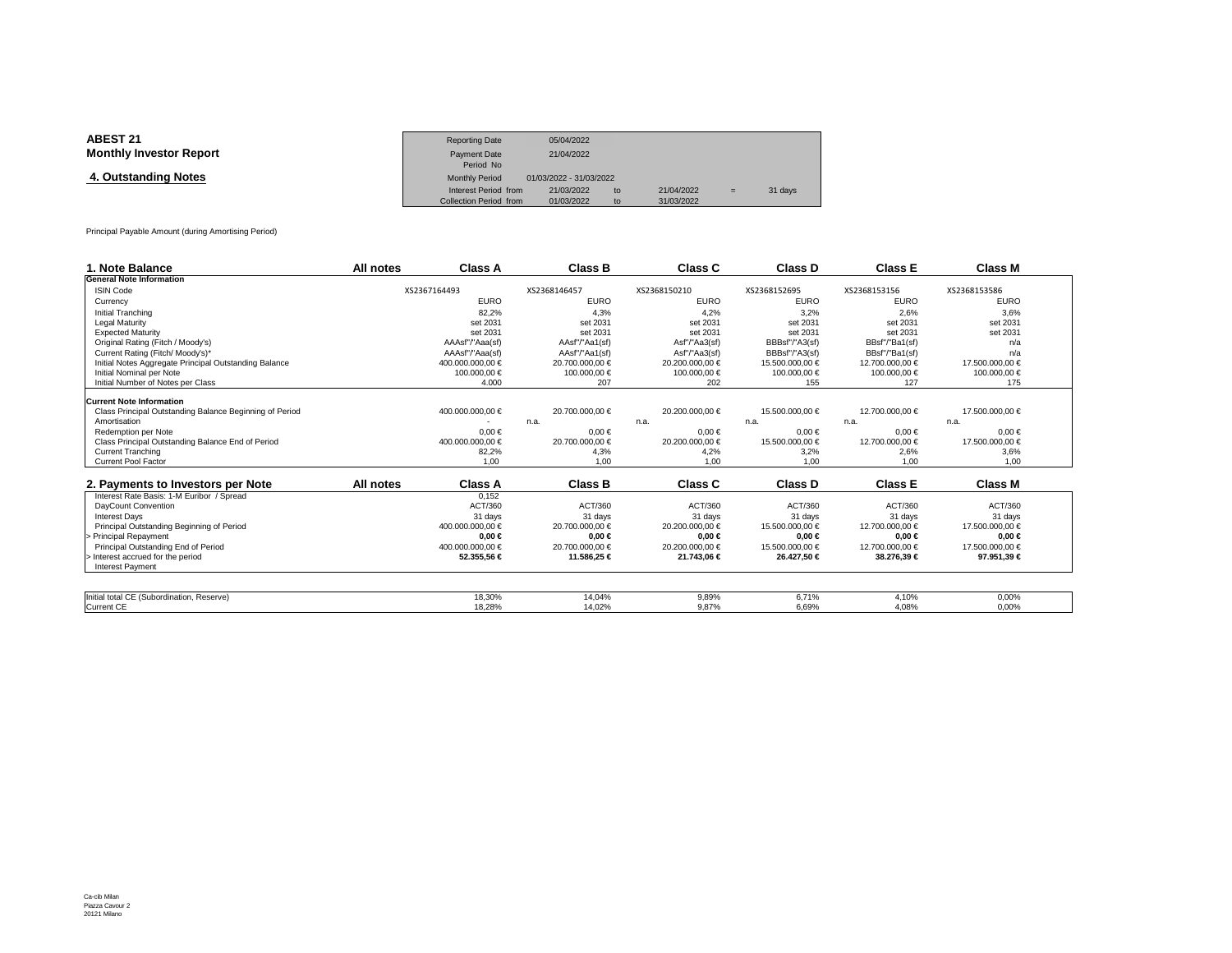| <b>ABEST 21</b>                | <b>Reporting Date</b>                              |              | 05/04/2022               |          |                          |   |         |
|--------------------------------|----------------------------------------------------|--------------|--------------------------|----------|--------------------------|---|---------|
| <b>Monthly Investor Report</b> | Payment Date<br>Period No                          | 21/04/2022   |                          |          |                          |   |         |
| 5. Original Principal Balance  | <b>Monthly Period</b>                              |              | 01/03/2022 - 31/03/2022  |          |                          |   |         |
| as of ISSUE DATE               | <b>Interest Period</b><br><b>Collection Period</b> | from<br>from | 21/03/2022<br>01/03/2022 | to<br>to | 21/04/2022<br>31/03/2022 | = | 31 days |

|                                                                                | <b>Balloon Loan</b>            |               |                        |               |  |  |  |  |  |  |
|--------------------------------------------------------------------------------|--------------------------------|---------------|------------------------|---------------|--|--|--|--|--|--|
| <b>Original Principal Balance</b>                                              | Principal<br><b>Balance</b> in | Percentage of |                        | Percentage of |  |  |  |  |  |  |
| (Ranges in EUR)                                                                | <b>EUR</b>                     | Balance       | <b>Number of Loans</b> | Loans         |  |  |  |  |  |  |
| $0 < X \le 5,000$                                                              | 26.340.921                     | 13,9%         | 3.233,00               | 29,87%        |  |  |  |  |  |  |
| $5.000 < X \le 10.000$                                                         | 56.693.807                     | 29,9%         | 4.181,00               | 38,63%        |  |  |  |  |  |  |
| 10,000< X ≤15,000                                                              | 33.058.163                     | 17,5%         | 1.477,00               | 13,65%        |  |  |  |  |  |  |
| 15,000< X ≤20,000                                                              | 21.053.341                     | 11,1%         | 736,00                 | 6,80%         |  |  |  |  |  |  |
| 20,000< X ≤25,000                                                              | 15.307.390                     | 8,1%          | 440,00                 | 4,07%         |  |  |  |  |  |  |
| 25.000< X ≤30.000                                                              | 13.238.630                     | 7,0%          | 327,00                 | 3,02%         |  |  |  |  |  |  |
| 30.000< X ≤35.000                                                              | 9.237.765                      | 4,9%          | 193,00                 | 1,78%         |  |  |  |  |  |  |
| 35,000< X ≤40,000                                                              | 6.617.436                      | 3,5%          | 123,00                 | 1,14%         |  |  |  |  |  |  |
| 40.000< X ≤45.000                                                              | 2.335.891                      | 1,2%          | 39,00                  | 0,36%         |  |  |  |  |  |  |
| 45,000< X ≤50,000                                                              | 2.396.151                      | 1,3%          | 36,00                  | 0,33%         |  |  |  |  |  |  |
| 50,000< X ≤55,000                                                              | 863.796                        | 0,5%          | 11,00                  | 0,10%         |  |  |  |  |  |  |
| 55,000< X ≤60,000                                                              | 701.442                        | 0.4%          | 9,00                   | 0,08%         |  |  |  |  |  |  |
| 60,000< X ≤65,000                                                              | 709.680                        | 0,4%          | 9,00                   | 0,08%         |  |  |  |  |  |  |
| 65,000< X ≤70,000                                                              | 161.815                        | 0,1%          | 2,00                   | 0,02%         |  |  |  |  |  |  |
| 70.000< X ≤75.000                                                              | 225.158                        | 0.1%          | 2,00                   | 0,02%         |  |  |  |  |  |  |
| 75,000 <x< td=""><td>370.480</td><td>0,2%</td><td>4,00</td><td>0,04%</td></x<> | 370.480                        | 0,2%          | 4,00                   | 0,04%         |  |  |  |  |  |  |
| Total                                                                          | 189.311.865,23                 | 100,00%       | 10.822                 | 100,00%       |  |  |  |  |  |  |

|                          |                | <b>Balloon Loan</b> |                 |               |                                                                               |                           | Leases         |                        |               |
|--------------------------|----------------|---------------------|-----------------|---------------|-------------------------------------------------------------------------------|---------------------------|----------------|------------------------|---------------|
|                          | Principal      |                     |                 |               | <b>Original Principal</b>                                                     |                           |                |                        |               |
| <b>Principal Balance</b> | Balance in     | Percentage of       |                 | Percentage of | <b>Balance (Ranges in</b>                                                     | <b>Original Principal</b> | Percentage of  |                        | Percentage of |
| s in EUR)                | <b>EUR</b>     | <b>Balance</b>      | Number of Loans | Loans         | EUR)                                                                          | <b>Balance in EUR</b>     | <b>Balance</b> | <b>Number of Loans</b> | Loans         |
| 000                      | 26.340.921     | 13,9%               | 3.233,00        | 29,87%        | $0 < X \le 5.000$                                                             | 6.363.403                 | 2.2%           | 1.063,00               | 3,21%         |
| ≤10,000                  | 56.693.807     | 29,9%               | 4.181.00        | 38,63%        | $5,000 < X \leq 10,000$                                                       | 32.245.892                | 10,9%          | 7.014,00               | 21,21%        |
| X ≤15,000                | 33.058.163     | 17,5%               | 1.477.00        | 13,65%        | $10,000 < X \le 15,000$                                                       | 28.982.622                | 9,8%           | 3.774,00               | 11,41%        |
| X ≤20,000                | 21.053.341     | 11,1%               | 736,00          | 6,80%         | 15,000< X ≤20,000                                                             | 24.848.871                | 8,4%           | 2.947,00               | 8,91%         |
| X ≤25,000                | 15.307.390     | 8,1%                | 440,00          | 4,07%         | 20,000< X ≤25,000                                                             | 40.493.101                | 13,7%          | 4.783,00               | 14,47%        |
| $X \le 30,000$           | 13.238.630     | 7,0%                | 327,00          | 3,02%         | 25,000< X ≤30,000                                                             | 45.502.809                | 15,4%          | 4.715,00               | 14,26%        |
| X ≤35,000                | 9.237.765      | 4,9%                | 193,00          | 1,78%         | $30,000 < X \leq 35,000$                                                      | 35.908.481                | 12,2%          | 3.186,00               | 9,64%         |
| $X \le 40,000$           | 6.617.436      | 3,5%                | 123,00          | 1,14%         | 35,000< X ≤40,000                                                             | 27.656.559                | 9,4%           | 2.158,00               | 6,53%         |
| X ≤45,000                | 2.335.891      | 1,2%                | 39,00           | 0,36%         | 40,000< X ≤45,000                                                             | 21.689.268                | 7,4%           | 1.583,00               | 4,79%         |
| $X \le 50,000$           | 2.396.151      | 1,3%                | 36,00           | 0,33%         | 45,000< X ≤50,000                                                             | 14.601.687                | 5,0%           | 949,00                 | 2,87%         |
| X ≤55,000                | 863.796        | 0,5%                | 11,00           | 0,10%         | $50,000 < X \le 55,000$                                                       | 8.271.453                 | 2,8%           | 489,00                 | 1,48%         |
| $X \le 60,000$           | 701.442        | 0,4%                | 9,00            | 0,08%         | 55,000< X ≤60,000                                                             | 4.119.527                 | 1,4%           | 217,00                 | 0,66%         |
| X ≤65,000                | 709.680        | 0,4%                | 9,00            | 0,08%         | $60,000 < X \leq 65,000$                                                      | 2.102.667                 | 0,7%           | 101,00                 | 0,31%         |
| X ≤70,000                | 161.815        | 0.1%                | 2,00            | 0,02%         | 65,000< X ≤70,000                                                             | 1.582.360                 | 0,5%           | 63,00                  | 0,19%         |
| X ≤75,000                | 225.158        | 0,1%                | 2,00            | 0,02%         | 70,000< X ≤75,000                                                             | 329.334                   | 0,1%           | 18,00                  | 0,05%         |
|                          | 370.480        | 0,2%                | 4.00            | 0,04%         | 75,000 <x< td=""><td>185.588</td><td>0,1%</td><td>4,0</td><td>0,01%</td></x<> | 185.588                   | 0,1%           | 4,0                    | 0,01%         |
|                          | 189.311.865,23 | 100,00%             | 10.822          | 100,00%       | <b>Total</b>                                                                  | 294.883.621.93            | 100,00%        | 33.064                 | 100,00%       |

**Statisticsin EUR**

**Statistics in EUR**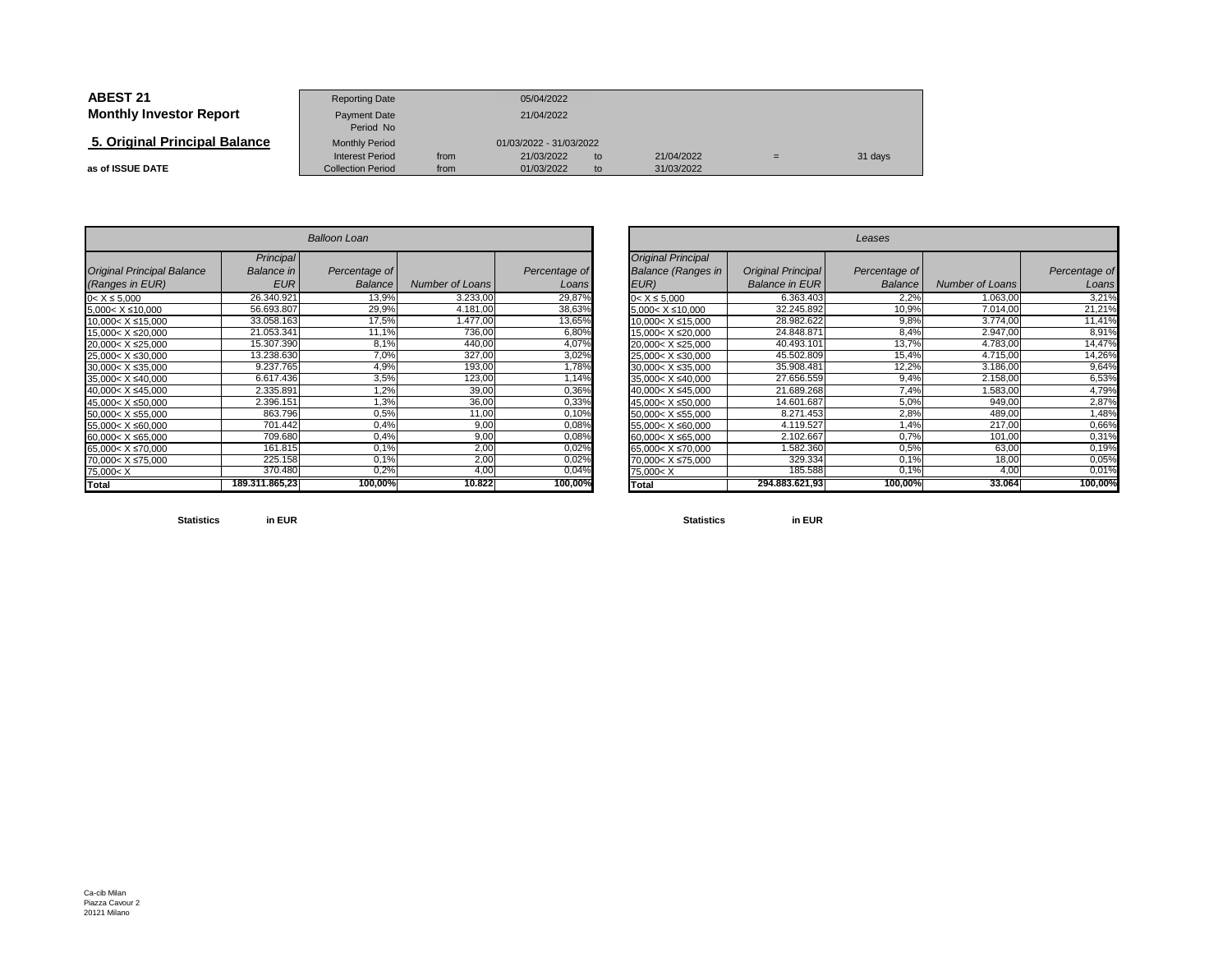| <b>ABEST 21</b>                | <b>Reporting Date</b>     |      | 05/04/2022              |    |            |     |         |
|--------------------------------|---------------------------|------|-------------------------|----|------------|-----|---------|
| <b>Monthly Investor Report</b> | Payment Date<br>Period No |      | 21/04/2022              |    |            |     |         |
| 5.1 Original PB (Graph)        | <b>Monthly Period</b>     |      | 01/03/2022 - 31/03/2022 |    |            |     |         |
|                                | <b>Interest Period</b>    | from | 21/03/2022              | to | 21/04/2022 | $=$ | 31 days |
|                                | <b>Collection Period</b>  | from | 01/03/2022              | to | 31/03/2022 |     |         |

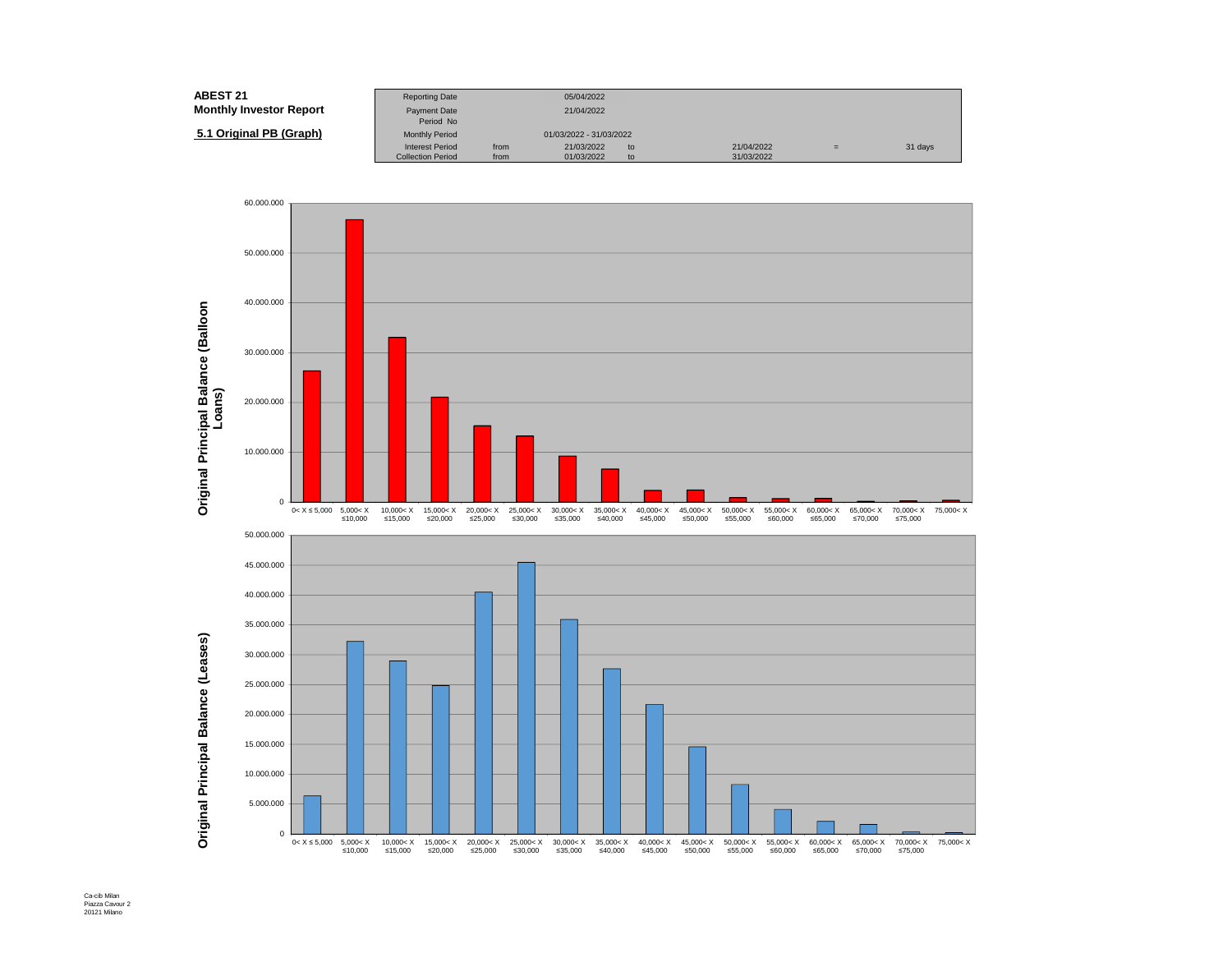| <b>ABEST 21</b>                | <b>Reporting Date</b>                              |              | 05/04/2022               |          |                          |     |         |
|--------------------------------|----------------------------------------------------|--------------|--------------------------|----------|--------------------------|-----|---------|
| <b>Monthly Investor Report</b> | <b>Payment Date</b><br>Period No                   |              | 21/04/2022               |          |                          |     |         |
| 5. Original Principal Balance  | <b>Monthly Period</b>                              |              | 01/03/2022 - 31/03/2022  |          |                          |     |         |
| as of ISSUE DATE               | <b>Interest Period</b><br><b>Collection Period</b> | from<br>from | 21/03/2022<br>01/03/2022 | to<br>to | 21/04/2022<br>31/03/2022 | $=$ | 31 days |

|                                                                                              |                                                    | <b>Balloon Loan</b>      |                        |                        |
|----------------------------------------------------------------------------------------------|----------------------------------------------------|--------------------------|------------------------|------------------------|
| <b>Current Principal Balance</b><br>(Ranges in EUR)                                          | <b>Original Principal</b><br><b>Balance in EUR</b> | Percentage of<br>Balance | <b>Number of Loans</b> | Percentage of<br>Loans |
| $0 < X \le 5,000$                                                                            | 26.236.363                                         | 12,2%                    | 3.075,00               | 26,55%                 |
| 5,000< X ≤10,000                                                                             | 62.594.752                                         | 29,0%                    | 4.421,00               | 38,17%                 |
| 10,000< X ≤15,000                                                                            | 42.262.658                                         | 19,6%                    | 1.895,00               | 16,36%                 |
| 15,000< X ≤20,000                                                                            | 24.957.974                                         | 11,6%                    | 869,00                 | 7,50%                  |
| 20,000< X ≤25,000                                                                            | 16.929.275                                         | 7,9%                     | 476,00                 | 4,11%                  |
| 25,000< X ≤30,000                                                                            | 14.221.427                                         | 6,6%                     | 342,00                 | 2,95%                  |
| 30,000< X ≤35,000                                                                            | 9.622.547                                          | 4,5%                     | 199,00                 | 1,72%                  |
| 35,000< X ≤40,000                                                                            | 8.449.639                                          | 3,9%                     | 155,00                 | 1,34%                  |
| 40,000< X ≤45,000                                                                            | 2.781.235                                          | 1,3%                     | 48,00                  | 0,41%                  |
| 45,000< X ≤50,000                                                                            | 3.147.220                                          | 1,5%                     | 49,00                  | 0,42%                  |
| 50,000< X ≤55,000                                                                            | 1.614.376                                          | 0.7%                     | 21,00                  | 0,18%                  |
| 55,000< X ≤60,000                                                                            | 1.492.952                                          | 0.7%                     | 19,00                  | 0,16%                  |
| 60,000< X ≤65,000                                                                            | 638.509                                            | 0,3%                     | 8,00                   | 0,07%                  |
| 65,000< X ≤70,000                                                                            | 85.533                                             | 0.0%                     | 1,00                   | 0,01%                  |
| 70,000< X ≤75,000                                                                            | 210.386                                            | 0.1%                     | 2,00                   | 0,02%                  |
| 75,000 <x< td=""><td>255.593</td><td><math>0.1\%</math></td><td>3,00</td><td>0,03%</td></x<> | 255.593                                            | $0.1\%$                  | 3,00                   | 0,03%                  |
| <b>Total</b>                                                                                 | 215.500.438.39                                     | 100,00%                  | 11.583                 | 100,00%                |

|                          |                           | <b>Balloon Loan</b> |                 |               |                                                                                              | Leases                    |               |                        |               |  |  |
|--------------------------|---------------------------|---------------------|-----------------|---------------|----------------------------------------------------------------------------------------------|---------------------------|---------------|------------------------|---------------|--|--|
| <b>Principal Balance</b> | <b>Original Principal</b> | Percentage of       |                 | Percentage of | <b>Current Principal</b><br><b>Balance (Ranges in</b>                                        | <b>Original Principal</b> | Percentage of |                        | Percentage of |  |  |
| s in EUR)                | <b>Balance in EURI</b>    | Balance             | Number of Loans | Loans         | EUR)                                                                                         | <b>Balance in EUR</b>     | Balance       | <b>Number of Loans</b> | Loans         |  |  |
| 000                      | 26.236.363                | 12,2%               | 3.075,00        | 26,55%        | $0 < X \le 5.000$                                                                            | 5.289.339                 | 2.1%          | 1.011,00               | 3,04%         |  |  |
| ≤10,000                  | 62.594.752                | 29,0%               | 4.421,00        | 38,17%        | $5,000 < X \le 10,000$                                                                       | 31.105.531                | 12,5%         | 7.813,00               | 23,50%        |  |  |
| X ≤15,000                | 42.262.658                | 19,6%               | 1.895,00        | 16,36%        | 10.000< X ≤15.000                                                                            | 33.377.772                | 13,4%         | 4.899,00               | 14,73%        |  |  |
| X ≤20,000                | 24.957.974                | 11,6%               | 869,00          | 7,50%         | 15,000< X ≤20,000                                                                            | 24.310.570                | 9,8%          | 3.060,00               | 9,20%         |  |  |
| X ≤25,000                | 16.929.275                | 7,9%                | 476,00          | 4,11%         | 20,000< X ≤25,000                                                                            | 32.735.133                | 13,2%         | 4.383,00               | 13,18%        |  |  |
| $X \le 30,000$           | 14.221.427                | 6,6%                | 342,00          | 2,95%         | 25,000< X ≤30,000                                                                            | 37.117.573                | 14,9%         | 4.421,00               | 13,30%        |  |  |
| X ≤35,000                | 9.622.547                 | 4,5%                | 199,00          | 1,72%         | 30,000< X ≤35,000                                                                            | 28.528.996                | 11,5%         | 2.947,00               | 8,86%         |  |  |
| $X \le 40,000$           | 8.449.639                 | 3,9%                | 155,00          | 1,34%         | 35,000< X ≤40,000                                                                            | 19.993.633                | 8,0%          | .860,00                | 5,59%         |  |  |
| X ≤45,000                | 2.781.235                 | 1,3%                | 48,00           | 0,41%         | 40,000< X ≤45,000                                                                            | 14.866.260                | 6,0%          | .326,00                | 3,99%         |  |  |
| X ≤50,000                | 3.147.220                 | 1,5%                | 49,00           | 0,42%         | 45,000< X ≤50,000                                                                            | 9.754.002                 | 3,9%          | 784,00                 | 2,36%         |  |  |
| X ≤55,000                | 1.614.376                 | 0.7%                | 21,00           | 0,18%         | 50,000< X ≤55,000                                                                            | 5.552.140                 | 2,2%          | 407,00                 | 1,22%         |  |  |
| $X \le 60,000$           | .492.952                  | 0.7%                | 19,00           | 0,16%         | 55,000< X ≤60,000                                                                            | 2.775.185                 | 1.1%          | 175,00                 | 0,53%         |  |  |
| X ≤65,000                | 638.509                   | 0.3%                | 8,00            | 0,07%         | 60,000< X ≤65,000                                                                            | 1.409.543                 | 0,6%          | 83,00                  | 0,25%         |  |  |
| X ≤70,000                | 85.533                    | 0.0%                | 1,00            | 0,01%         | 65,000< X ≤70,000                                                                            | 1.150.863                 | 0.5%          | 63,00                  | 0,19%         |  |  |
| X ≤75,000                | 210.386                   | 0.1%                | 2,00            | 0,02%         | 70,000< X ≤75,000                                                                            | 208.163                   | 0.1%          | 15,00                  | 0,05%         |  |  |
|                          | 255.593                   | 0,1%                | 3,00            | 0,03%         | 75,000 <x< td=""><td>237.768</td><td><math>0.1\%</math></td><td>6,00</td><td>0,02%</td></x<> | 237.768                   | $0.1\%$       | 6,00                   | 0,02%         |  |  |
|                          | 215.500.438,39            | 100,00%             | 11.583          | 100,00%       | <b>Total</b>                                                                                 | 248.412.471.89            | 100,00%       | 33.253                 | 100,00%       |  |  |

**Statistics**

**in EUR**

**Statistics in EUR**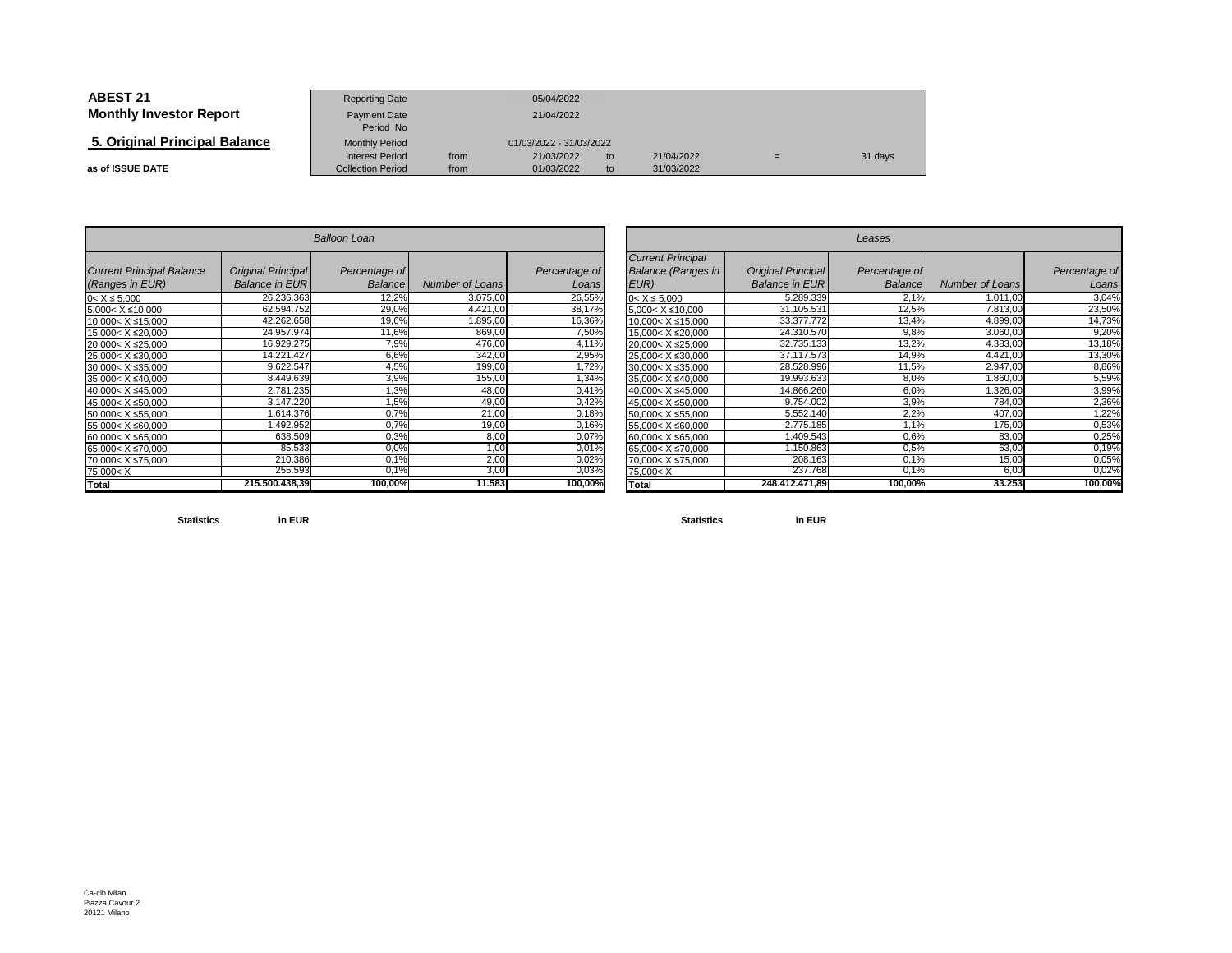| <b>ABEST 21</b>                | <b>Reporting Date</b>            |      | 05/04/2022              |    |            |   |         |
|--------------------------------|----------------------------------|------|-------------------------|----|------------|---|---------|
| <b>Monthly Investor Report</b> | <b>Payment Date</b><br>Period No |      | 21/04/2022              |    |            |   |         |
| 5.1 Original PB (Graph)        | <b>Monthly Period</b>            |      | 01/03/2022 - 31/03/2022 |    |            |   |         |
|                                | <b>Interest Period</b>           | from | 21/03/2022              | to | 21/04/2022 | = | 31 days |
|                                | <b>Collection Period</b>         | from | 01/03/2022              | to | 31/03/2022 |   |         |

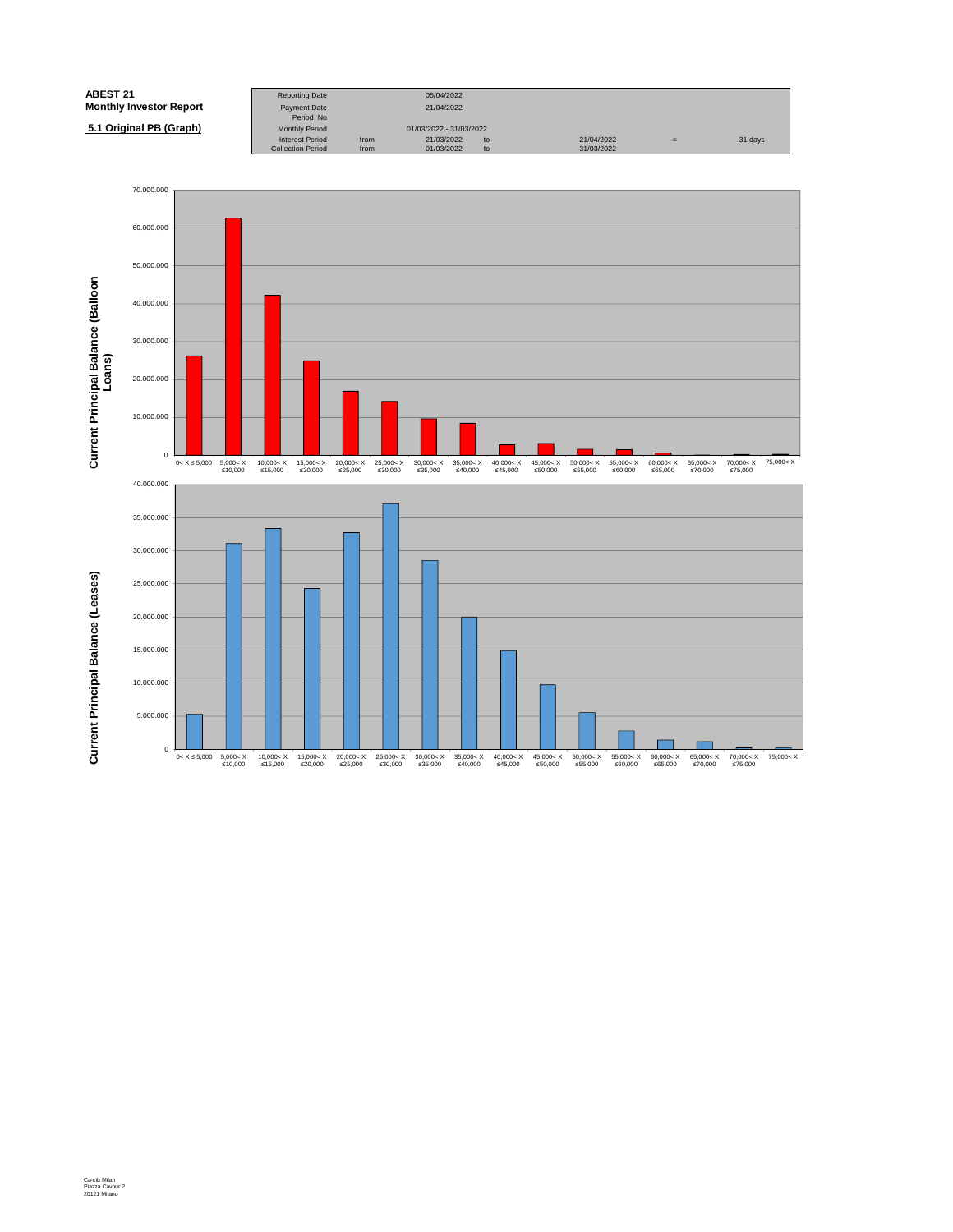**7. Borrower Concentration**

|                   | <b>Reporting Date</b>    |      | 05/04/2022              |    |            |     |         |
|-------------------|--------------------------|------|-------------------------|----|------------|-----|---------|
| Investor Report   | Payment Date             |      | 21/04/2022              |    |            |     |         |
|                   | Period No                |      |                         |    |            |     |         |
| wer Concentration | <b>Monthly Period</b>    |      | 01/03/2022 - 31/03/2022 |    |            |     |         |
|                   | <b>Interest Period</b>   | from | 21/03/2022              | to | 21/04/2022 | $=$ | 31 days |
|                   | <b>Collection Period</b> | from | 01/03/2022              | to | 31/03/2022 |     |         |

|                | <b>Current Principal</b> | Percentage of |                        |
|----------------|--------------------------|---------------|------------------------|
| <b>No</b>      | <b>Balance in EUR</b>    | Balance       | <b>Number of Loans</b> |
|                | 341.847,30               | 0,07%         | 37                     |
| $\overline{c}$ | 265.171,32               | 0,06%         | 12                     |
| 3              | 260.886,43               | 0,06%         | 49                     |
|                | 242.825,71               | 0,05%         | 27                     |
| 5              | 234.283.56               | 0,05%         | 27                     |
| 6              | 189.176,27               | 0,04%         | 9                      |
|                | 180.461,64               | 0,04%         | 3                      |
| 8              | 169.575,62               | 0,04%         | 3                      |
| 9              | 159.035.91               | 0,03%         | 18                     |
| 10             | 155.752,32               | 0,03%         | 6                      |
| 11             | 155.703,80               | 0,03%         |                        |
| 12             | 150.382.67               | 0,03%         | 5                      |
| 13             | 140.101,61               | 0,03%         | 9                      |
| 14             | 136.001,25               | 0,03%         | 11                     |
| 15             | 127.704,89               | 0,03%         | 3                      |
| 16             | 125.358,39               | 0,03%         |                        |
| 17             | 122.618,04               | 0,03%         | $\overline{2}$         |
| 18             | 122.363,26               | 0,03%         | 15                     |
| 19             | 122.020,57               | 0,03%         |                        |
| 20             | 119.064,68               | 0,03%         |                        |
|                | 3.520.335,24             | 0,76%         | 243                    |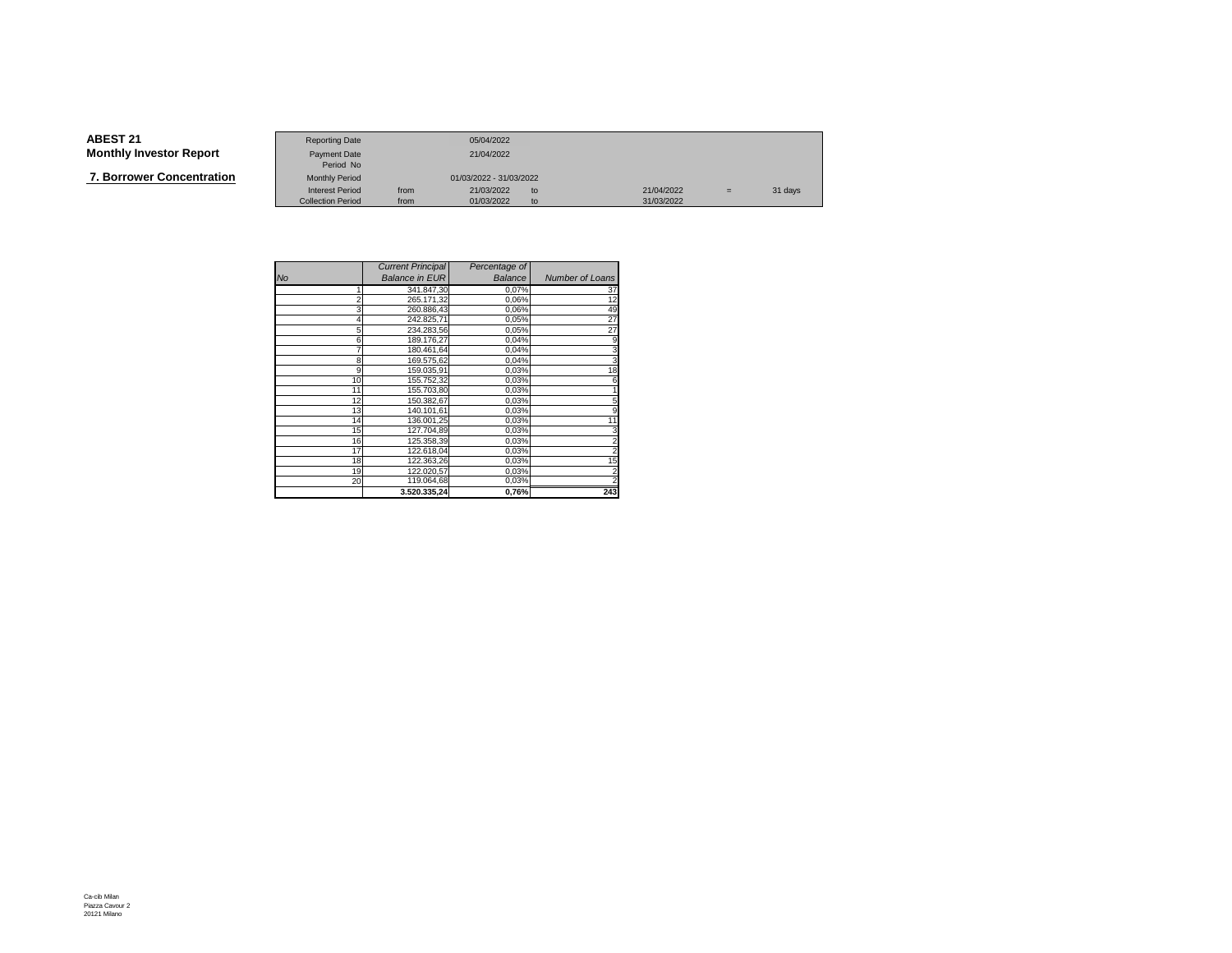**8. Geographical Distribution**

|                                   | <b>Reporting Date</b>     |      | 05/04/2022              |    |            |     |         |
|-----------------------------------|---------------------------|------|-------------------------|----|------------|-----|---------|
| Investor Report                   | Payment Date<br>Period No |      | 21/04/2022              |    |            |     |         |
| aphical Distribution <sup>.</sup> | <b>Monthly Period</b>     |      | 01/03/2022 - 31/03/2022 |    |            |     |         |
|                                   | <b>Interest Period</b>    | from | 21/03/2022              | to | 21/04/2022 | $=$ | 31 days |
|                                   | <b>Collection Period</b>  | from | 01/03/2022              | to | 31/03/2022 |     |         |

|                     | <b>Current Principal</b> | Percentage of |                 | Percentage of |
|---------------------|--------------------------|---------------|-----------------|---------------|
| <b>State</b>        | <b>Balance in EUR</b>    | Balance       | Number of Loans | Loans         |
| Outside of Germany  | 6.190,27                 | 0.0%          | 1               | 0.0%          |
| Baden-Württemberg   | 83.894.452.40            | 18,1%         | 7.640           | 17,0%         |
| Bayern              | 87.344.386.85            | 18,8%         | 8.284           | 18,5%         |
| Berlin              | 16.756.225.58            | 3,6%          | 2.175           | 4,9%          |
| Brandenburg         | 12.844.177,28            | 2,8%          | 1.424           | 3,2%          |
| Bremen              | 3.499.067,80             | 0,8%          | 302             | 0,7%          |
| Hamburg             | 13.527.747.54            | 2,9%          | 1.372           | 3,1%          |
| Hessen              | 44.139.875.61            | 9,5%          | 4.099           | 9,1%          |
| Mecklenburg-Vorpomm | 3.692.606.41             | 0,8%          | 327             | 0,7%          |
| Niedersachsen       | 29.280.038,19            | 6,3%          | 2.747           | 6,1%          |
| Nordrhein-Westfalen | 88.343.939,02            | 19,0%         | 8.754           | 19,5%         |
| Rheinland-Pfalz     | 27.869.808,19            | 6,0%          | 2.398           | 5,3%          |
| Saarland            | 6.623.442.51             | 1,4%          | 561             | 1,3%          |
| Sachsen             | 16.170.925.06            | 3,5%          | 1.673           | 3,7%          |
| Sachsen-Anhalt      | 5.733.980.77             | 1,2%          | 637             | 1,4%          |
| Schleswig-Holstein  | 15.756.358,08            | 3,4%          | 1.442           | 3,2%          |
| Thüringen           | 8.429.688,72             | 1,8%          | 1.000           | 2,2%          |
| Total               | 463.912.910.28           | 100,00%       | 44.836          | 100,00%       |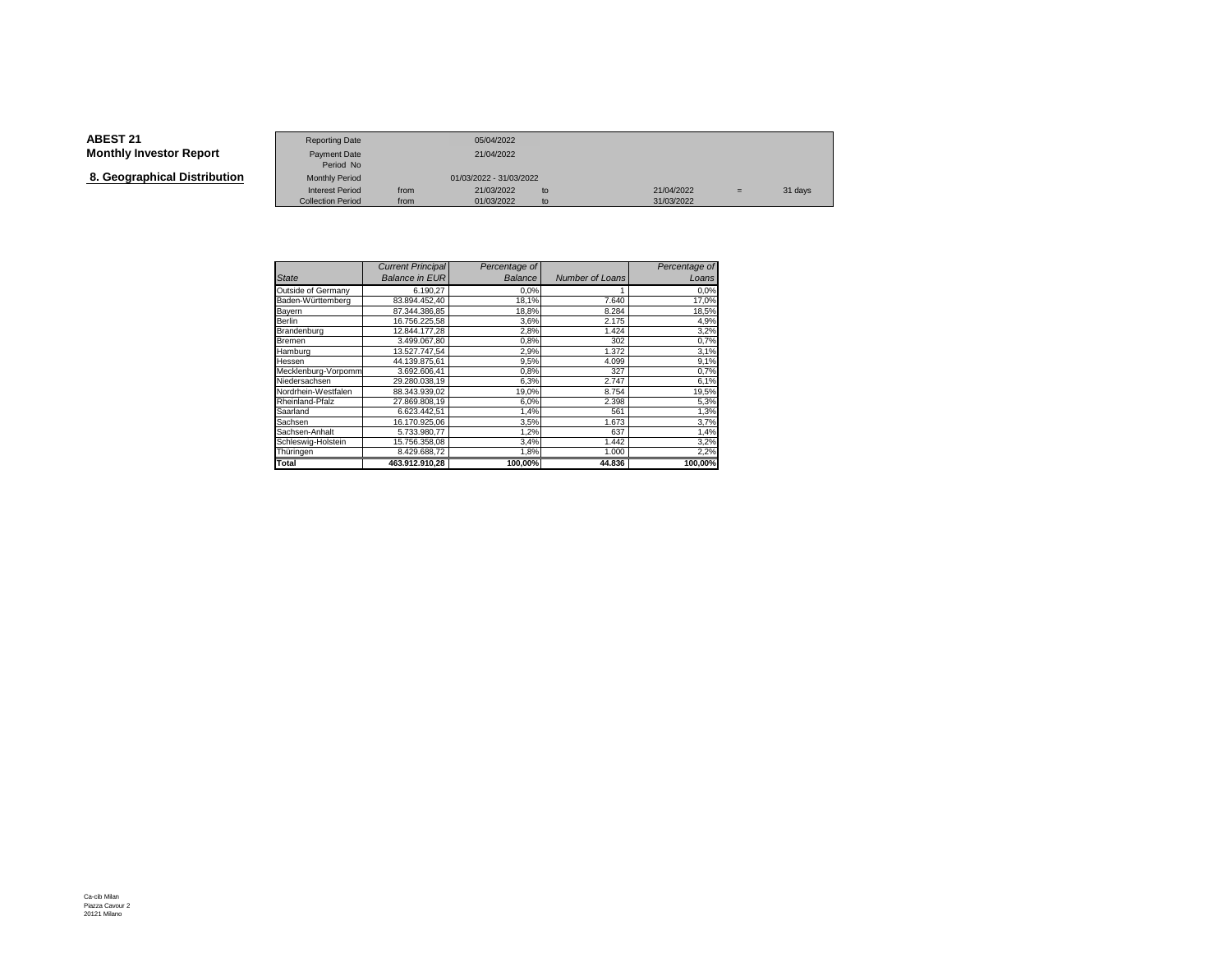#### **ABEST 21**Reporting Date 05/04/2022<br>Payment Date 21/04/2022 **Monthly Investor Report**Payment Date Period NoMonthly Period  **8.1 Geographical Distribution (Graph)**Monthly Period 01/03/2022 - 31/03/2022<br>Interest Period from 21/03/2022 Interest Period from 21/03/2022 to 21/04/2022 <sup>=</sup> 31 daysCollection Period from 01/03/2022 to 31/03/2022

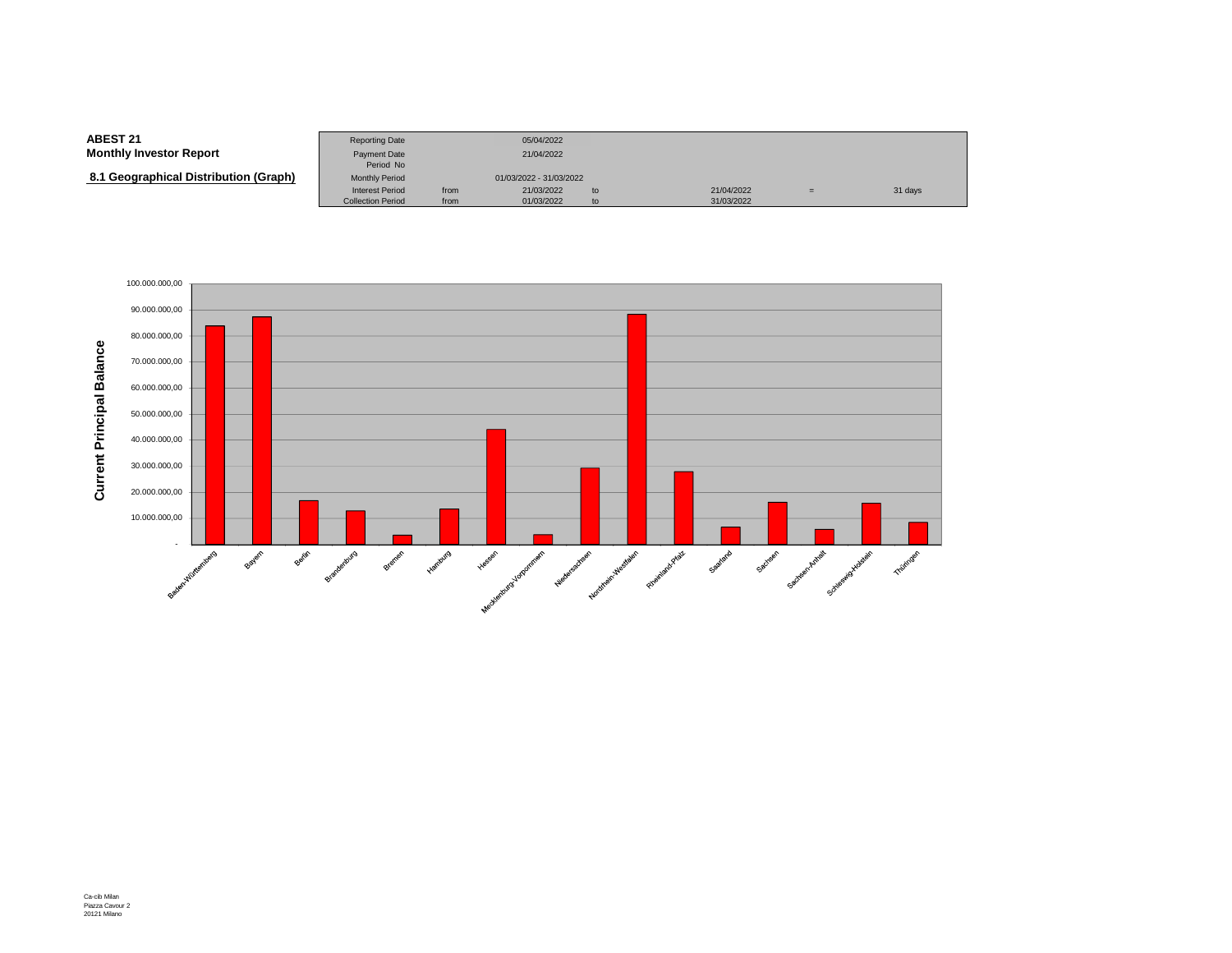| <b>ABEST 21</b>                | <b>Reporting Date</b>            |      | 05/04/2022              |     |            |     |         |
|--------------------------------|----------------------------------|------|-------------------------|-----|------------|-----|---------|
| <b>Monthly Investor Report</b> | <b>Payment Date</b><br>Period No |      | 21/04/2022              |     |            |     |         |
| 9. Object Type                 | <b>Monthly Period</b>            |      | 01/03/2022 - 31/03/2022 |     |            |     |         |
|                                | <b>Interest Period</b>           | from | 21/03/2022              | to. | 21/04/2022 | $=$ | 31 days |
|                                | <b>Collection Period</b>         | from | 01/03/2022              | to. | 31/03/2022 |     |         |

|                    |                          | Balloon Loan  |                 |               |
|--------------------|--------------------------|---------------|-----------------|---------------|
|                    | <b>Current Principal</b> | Percentage of |                 | Percentage of |
| <b>Object Type</b> | Balance in EUR           | Balance       | Number of Loans | Loans         |
| Car                | 192.544.030.52           | 89.3%         | 10.329          | 89,17%        |
| LCV                | 22.956.407.87            | 10.7%         | .254            | 10.83%        |
| Total              | 215.500.438.39           | 100%          | 11.583          | 100%          |

|       |                 |               |             |                          | Leases         |                 |
|-------|-----------------|---------------|-------------|--------------------------|----------------|-----------------|
| ae of |                 | Percentage of |             | <b>Current Principal</b> | Percentage of  |                 |
| ance  | Number of Loans | Loans         | Object Type | <b>Balance in EURI</b>   | <b>Balance</b> | Number of Loans |
| 39.3% | 10.329          | 89.17%        | Car         | 218.829.973.05           | 88.09%         | 29.116          |
| 0.7%  | .254            | 10.83%        | LCV         | 29.582.498.84            | $11.91\%$      | 4.137           |
| 100%  | 11.583          | 100%          | Total       | 248.412.471.89           | 100%           | 33.253          |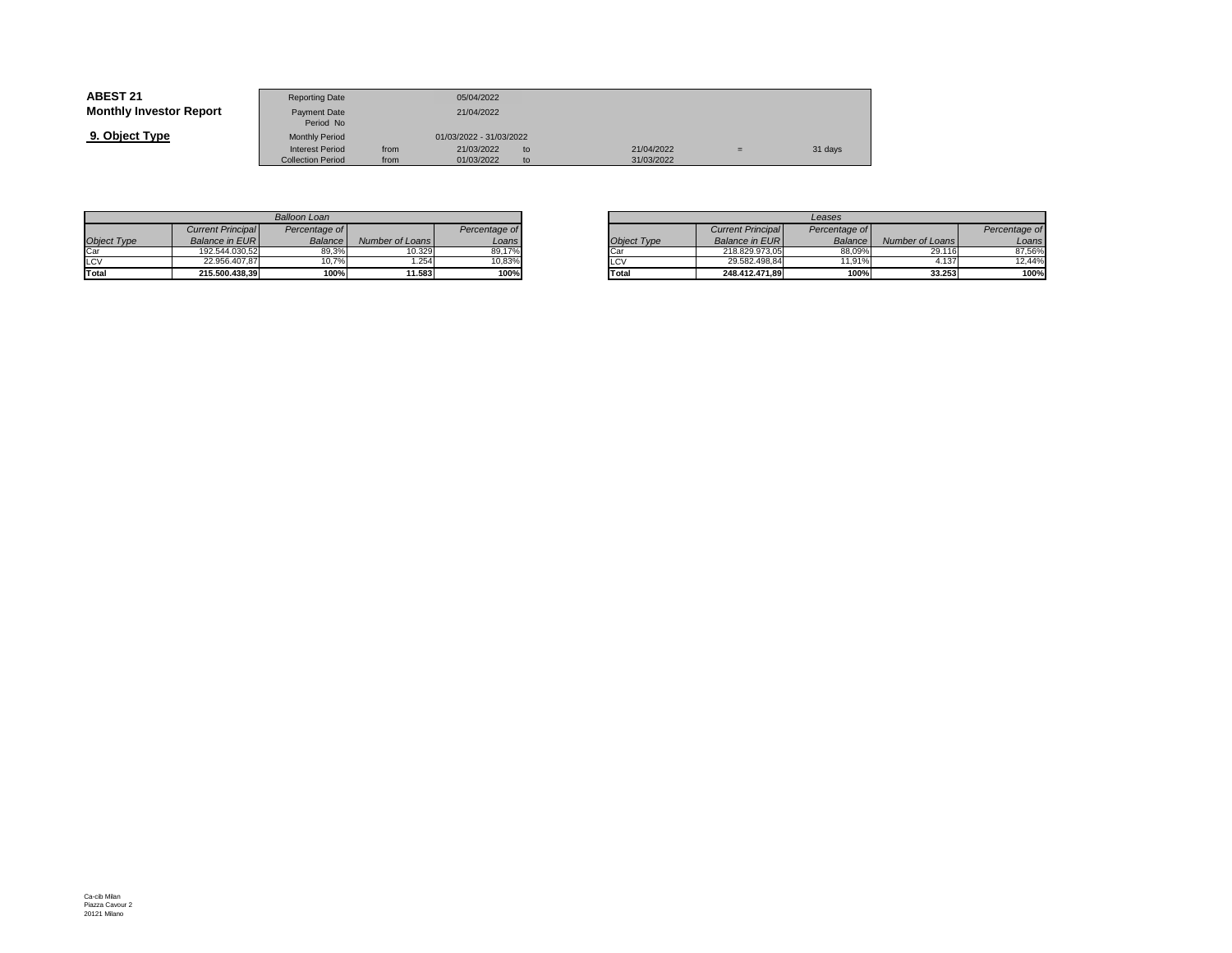**10. Insurances**

|                 | <b>Reporting Date</b>     |      | 05/04/2022              |    |            |     |         |
|-----------------|---------------------------|------|-------------------------|----|------------|-----|---------|
| Investor Report | Payment Date<br>Period No |      | 21/04/2022              |    |            |     |         |
| <u>ances</u>    | <b>Monthly Period</b>     |      | 01/03/2022 - 31/03/2022 |    |            |     |         |
|                 | <b>Interest Period</b>    | from | 21/03/2022              | to | 21/04/2022 | $=$ | 31 days |
|                 | <b>Collection Period</b>  | from | 01/03/2022              | to | 31/03/2022 |     |         |
|                 |                           |      |                         |    |            |     |         |

| Contract Type        | CPI          | GAP          | <b>Current Principal</b><br><b>Balance in EURI</b> | Percentage of<br>Balance |
|----------------------|--------------|--------------|----------------------------------------------------|--------------------------|
| <b>Balloon Loans</b> | 1.545.723.14 | 2.520.863,10 | 215.500.438.39                                     | 1.9%                     |
| Leases               | 0.00         | 0.00         | 248.412.471.89                                     | $0.0\%$                  |
| <b>Total</b>         | 1.545.723.14 | 2.520.863.10 | 463.912.910.28                                     | $0.9\%$                  |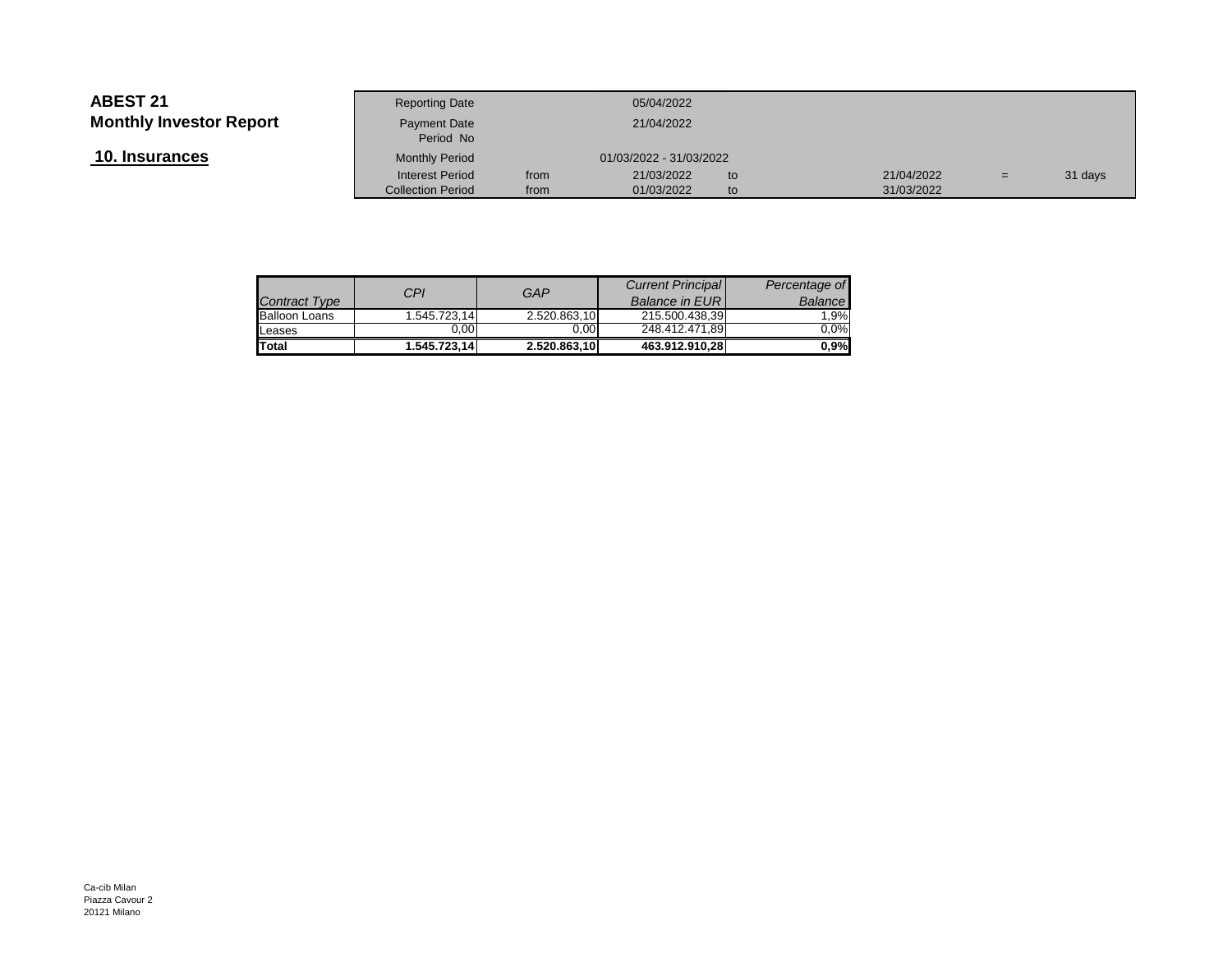# **11. Type of Contract**

|                 | <b>Reporting Date</b>     |      | 05/04/2022              |    |            |     |         |
|-----------------|---------------------------|------|-------------------------|----|------------|-----|---------|
| Investor Report | Payment Date<br>Period No |      | 21/04/2022              |    |            |     |         |
| of Contract     | <b>Monthly Period</b>     |      | 01/03/2022 - 31/03/2022 |    |            |     |         |
|                 | <b>Interest Period</b>    | from | 21/03/2022              | to | 21/04/2022 | $=$ | 31 days |
|                 | <b>Collection Period</b>  | from | 01/03/2022              | to | 31/03/2022 |     |         |

|                         |                 | Percentage of Loans in | Loan Principal in | % of Current |
|-------------------------|-----------------|------------------------|-------------------|--------------|
| Loan Type               | Number of Loans | %                      | <b>EUR</b>        | Outstanding  |
| Balloon Loans new cars  | 7.525           | 16.8%                  | 141.302.072       | 30.5%        |
| Balloon Loans used cars | 4.058           | 9.1%                   | 74.198.367        | 16.0%        |
| Leases new cars         | 33.253          | 74.2%                  | 248.412.472       | 53.5%        |
| Total                   | 44.836          | 100%                   | 463.912.910.28    | 100.0%       |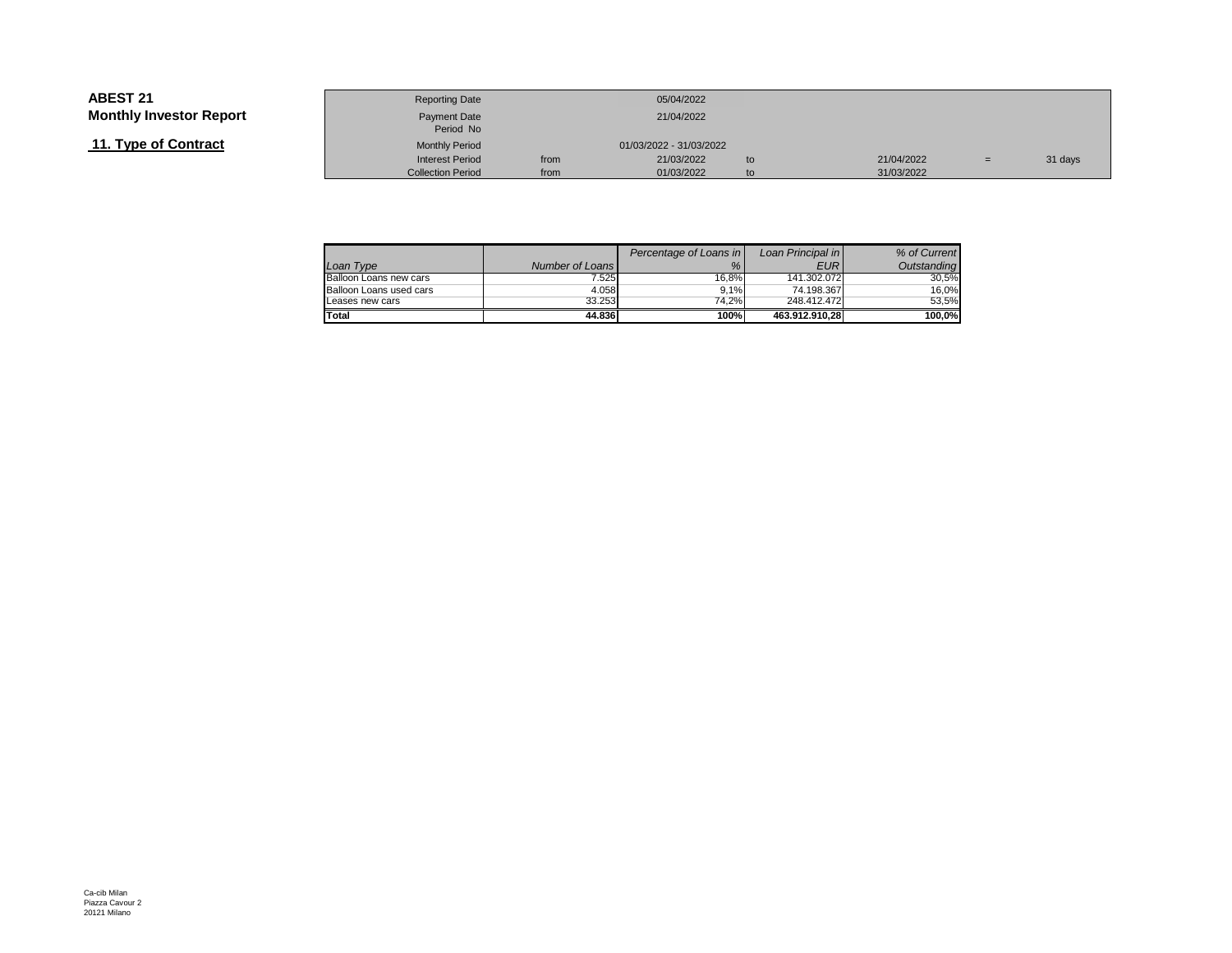| <b>ABEST 21</b>                | <b>Reporting Date</b>     |      | 05/04/2022              |    |            |     |         |
|--------------------------------|---------------------------|------|-------------------------|----|------------|-----|---------|
| <b>Monthly Investor Report</b> | Payment Date<br>Period No |      | 21/04/2022              |    |            |     |         |
| 12. Customer Yield             | <b>Monthly Period</b>     |      | 01/03/2022 - 31/03/2022 |    |            |     |         |
|                                | <b>Interest Period</b>    | from | 21/03/2022              | to | 21/04/2022 | $=$ | 31 days |
|                                | <b>Collection Period</b>  | from | 01/03/2022              | to | 31/03/2022 |     |         |

|                    |                          | <b>Balloon Loan</b> |                 |               |             |                          | Leases        |                 |               |
|--------------------|--------------------------|---------------------|-----------------|---------------|-------------|--------------------------|---------------|-----------------|---------------|
|                    | <b>Current Principal</b> | Percentage of       |                 | Percentage of |             | <b>Current Principal</b> | Percentage of |                 | Percentage of |
| <b>Yield Range</b> | <b>Balance in EURI</b>   | Balance             | Number of Loans | Loans         | Yield Range | <b>Balance in EURI</b>   | Balance       | Number of Loans | Loans         |
| 0 to 1%            | 46.386.703,80            | 21,53%              | 1.936           | 16,71%        | 0 to 3%     | 129.143.925,98           | 51,99%        | 14.608          | 43,93%        |
| 1,01 to 2%         | 19.824.337.08            | 9,20%               | 881             | 7,61%         | 3,01 to 4%  | 57.985.520,06            | 23,34%        | 9.388           | 28,23%        |
| 2,01 to 3%         | 58.202.125.31            | 27,01%              | 3.272           | 28,25%        | 4.01 to 5%  | 44.493.982,68            | 17,91%        | 6.677           | 20,08%        |
| 3,01 to 4%         | 72.461.677.14            | 33,62%              | 4.183           | 36,11%        | 5,01 to 6%  | 11.772.358,70            | 4,74%         | 1.806           | 5,43%         |
| 4,01 to 5%         | 16.235.403,56            | 7,53%               | 1.091           | 9,42%         | 6,01 to 7%  | 3.983.928,55             | 1,60%         | 598             | 1,80%         |
| 5,01 to 6%         | 2.296.590,84             | 1,07%               | 208             | 1,80%         | 7,01 to 8%  | 970.971.18               | 0,39%         | 166             | 0,50%         |
| 6,01 to 7%         | 93.600,66                | 0,04%               |                 | 0,10%         | 8,01 to 9%  | 61.784,74                | 0,02%         |                 | 0,03%         |
| 7,01 to 8%         | 0,00                     | 0,00%               |                 | 0,00%         | 9,01 to 10% | 0,00                     | 0,00%         |                 | 0,00%         |
| 8,01 to 9%         | 0,00                     | 0,00%               |                 | $0,00\%$      | >10%        | 0,00                     | 0,00%         |                 | 0,00%         |
| 9,01 to 10%        | 0.00                     | 0.00%               |                 | 0,00%         | Total       | 248.412.471.89           | 100%          | 33.253,00       | 100%          |
| >10%               | 0,00                     | 0,00%               |                 | 0,00%         |             |                          |               |                 |               |
| <b>Total</b>       | 215.500.438,39           | 100%                | 11.583,00       | 100%          | Capalonico  | $1 - 0$                  |               |                 |               |

|       |                       | <b>Balloon Loan</b> |                 |               | Leases      |                          |                |                 |               |
|-------|-----------------------|---------------------|-----------------|---------------|-------------|--------------------------|----------------|-----------------|---------------|
|       | Current Principal     | Percentage of       |                 | Percentage of |             | <b>Current Principal</b> | Percentage of  |                 | Percentage of |
| Range | <b>Balance in EUR</b> | Balance             | Number of Loans | Loans         | Yield Range | Balance in EUR           | <b>Balance</b> | Number of Loans | Loans         |
|       | 46.386.703,80         | 21,53%              | 1.936           | 16,71%        | 0 to 3%     | 129.143.925,98           | 51,99%         | 14.608          | 43,93%        |
| o 2%  | 19.824.337,08         | 9,20%               | 881             | 7,61%         | 3,01 to 4%  | 57.985.520,06            | 23,34%         | 9.388           | 28,23%        |
| o 3%  | 58.202.125,31         | 27,01%              | 3.272           | 28,25%        | 4,01 to 5%  | 44.493.982,68            | 17,91%         | 6.677           | 20,08%        |
| o 4%  | 72.461.677.14         | 33,62%              | 4.183           | 36,11%        | 5,01 to 6%  | 11.772.358,70            | 4,74%          | 1.806           | 5,43%         |
| o 5%  | 16.235.403,56         | 7,53%               | 1.091           | 9,42%         | 6,01 to 7%  | 3.983.928,55             | 1,60%          | 598             | 1,80%         |
| о 6%  | 2.296.590,84          | 1,07%               | 208             | 1,80%         | 7.01 to 8%  | 970.971,18               | 0,39%          | 166             | 0,50%         |
| o 7%  | 93.600,66             | 0,04%               |                 | 0,10%         | 8.01 to 9%  | 61.784,74                | 0,02%          |                 | 0,03%         |
| o 8%  | 0,00                  | 0,00%               |                 | 0,00%         | 9,01 to 10% | 0,00                     | 0,00%          |                 | 0,00%         |
| о 9%  | 0,00                  | $0,00\%$            |                 | 0,00%         | >10%        | 0,00                     | 0,00%          |                 | $0,00\%$      |
| o 10% | 0,00                  | 0,00%               |                 | $0,00\%$      | Total       | 248.412.471,89           | 100%           | 33.253,00       | 100%          |
|       |                       |                     |                 |               |             |                          |                |                 |               |

| <b>Statistics</b>  | in % |
|--------------------|------|
| <b>WA Interest</b> |      |

**Statistics in %** $2,66$ WA Interest

\* runs from .00 to .99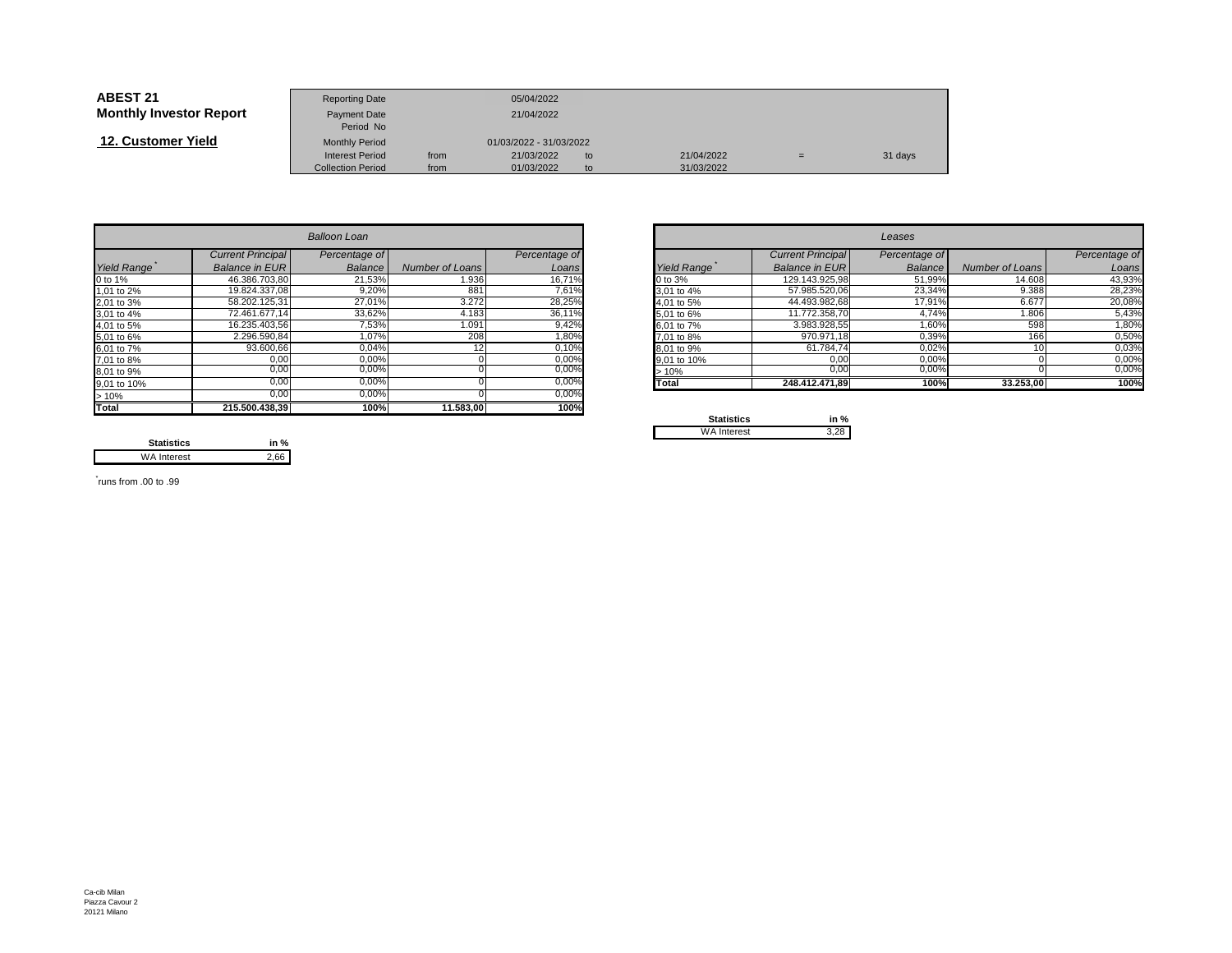| ABEST 21                       | <b>Reporting Date</b>     |      | 05/04/2022              |    |            |     |         |
|--------------------------------|---------------------------|------|-------------------------|----|------------|-----|---------|
| <b>Monthly Investor Report</b> | Payment Date<br>Period No |      | 21/04/2022              |    |            |     |         |
| 12.1 Customer Yield (Graph)    | <b>Monthly Period</b>     |      | 01/03/2022 - 31/03/2022 |    |            |     |         |
|                                | <b>Interest Period</b>    | from | 21/03/2022              | to | 21/04/2022 | $=$ | 31 days |
|                                | <b>Collection Period</b>  | from | 01/03/2022              | to | 31/03/2022 |     |         |



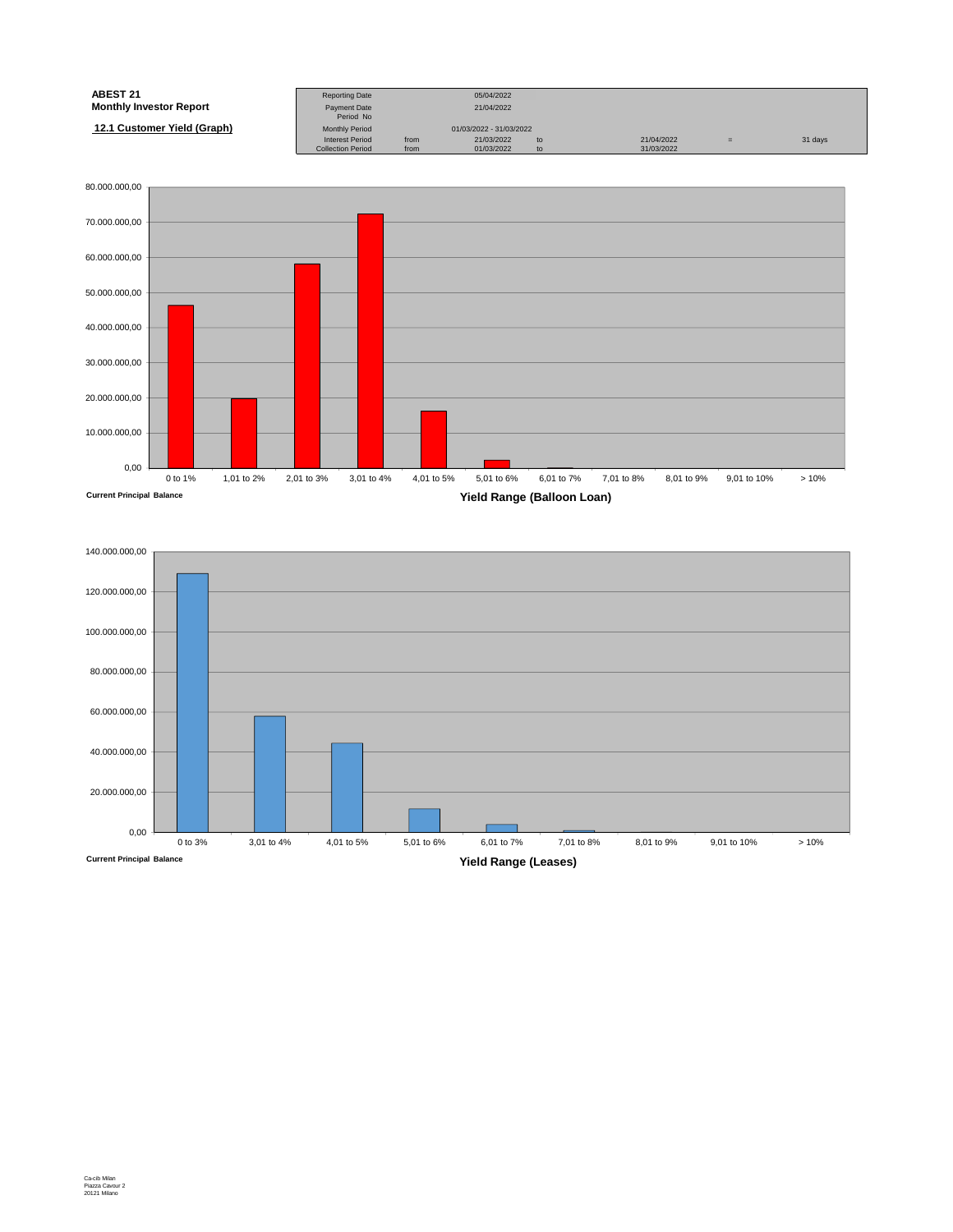| <b>ABEST 21</b>                | <b>Reporting Date</b>     |      | 05/04/2022              |    |            |     |         |
|--------------------------------|---------------------------|------|-------------------------|----|------------|-----|---------|
| <b>Monthly Investor Report</b> | Payment Date<br>Period No |      | 21/04/2022              |    |            |     |         |
| 13. Seasoning                  | <b>Monthly Period</b>     |      | 01/03/2022 - 31/03/2022 |    |            |     |         |
|                                | <b>Interest Period</b>    | from | 21/03/2022              | to | 21/04/2022 | $=$ | 31 days |
|                                | <b>Collection Period</b>  | from | 01/03/2022              | to | 31/03/2022 |     |         |

|                 | Balloon Loan             |                |                 |               |  |  |  |  |  |  |  |
|-----------------|--------------------------|----------------|-----------------|---------------|--|--|--|--|--|--|--|
| Seasoning in    | <b>Current Principal</b> | Percentage of  |                 | Percentage of |  |  |  |  |  |  |  |
| <b>Months</b>   | <b>Balance in EUR</b>    | <b>Balance</b> | Number of Loans | Loans         |  |  |  |  |  |  |  |
| 0 to 6 months   | 28.758.241.29            | 13,34%         | 1.143           | 9,87%         |  |  |  |  |  |  |  |
| 7 to 12 months  | 77.153.198.66            | 35,80%         | 3.305           | 28,53%        |  |  |  |  |  |  |  |
| 13 to 18 months | 64.449.872.60            | 29,91%         | 3.228           | 27,87%        |  |  |  |  |  |  |  |
| 19 to 24 months | 8.588.142.13             | 3.99%          | 399             | 3,44%         |  |  |  |  |  |  |  |
| 25 to 30 months | 4.365.392.93             | 2,03%          | 229             | 1,98%         |  |  |  |  |  |  |  |
| 31 to 36 months | 818.994.05               | 0,38%          | 53              | 0,46%         |  |  |  |  |  |  |  |
| 37 to 42 months | 481.711.00               | 0,22%          | 30              | 0,26%         |  |  |  |  |  |  |  |
| 43 to 48 months | 90.321,77                | 0,04%          | 9               | 0,08%         |  |  |  |  |  |  |  |
| 49 to 54 months | 6.511.775,38             | 3,02%          | 536             | 4,63%         |  |  |  |  |  |  |  |
| 55 to 60 months | 12.926.383.44            | 6.00%          | 1.287           | 11,11%        |  |  |  |  |  |  |  |
| 61 to 66 months | 5.085.817.96             | 2,36%          | 519             | 4,48%         |  |  |  |  |  |  |  |
| 67 to 72 months | 3.826.225.99             | 1.78%          | 463             | 4,00%         |  |  |  |  |  |  |  |
| 73 to 78 months | 1.487.252.31             | 0.69%          | 210             | 1,81%         |  |  |  |  |  |  |  |
| >78 months      | 957.108,88               | 0,44%          | 172             | 1,48%         |  |  |  |  |  |  |  |
| Total           | 215.500.438.39           | 100,00%        | 11.583          | 100,00%       |  |  |  |  |  |  |  |

| n        |                             |               |                 |                          | Leases        |                 |               |
|----------|-----------------------------|---------------|-----------------|--------------------------|---------------|-----------------|---------------|
| ge of    |                             | Percentage of | Seasoning in    | <b>Current Principal</b> | Percentage of |                 | Percentage of |
| ance     | Number of Loans             | Loans         | <b>Months</b>   | <b>Balance in EUR</b>    | Balance       | Number of Loans | Loans         |
| 3,34%    | 1.143                       | 9,87%         | 0 to 6 months   | 43.816.515,10            | 17.64%        | 3.584           | 10,78%        |
| $5,80\%$ | 3.305                       | 28,53%        | 7 to 12 months  | 51.598.373,46            | 20,77%        | 4.968           | 14,94%        |
| 0,91%    | 3.228                       | 27,87%        | 13 to 18 months | 49.842.735.14            | 20,06%        | 5.194           | 15,62%        |
| 3,99%    | 399                         | 3,44%         | 19 to 24 months | 38.019.768,75            | 15,31%        | 4.917           | 14,79%        |
| 2,03%    | 229                         | .98%          | 25 to 30 months | 34.155.987,32            | 13.75%        | 6.082           | 18,29%        |
| 0,38%    | 53                          | 0,46%         | 31 to 36 months | 19.925.766,78            | 8,02%         | 5.127           | 15,42%        |
| 0,22%    | 30                          | 0,26%         | 37 to 42 months | 7.622.021,70             | 3,07%         | 1.822           | 5,48%         |
| ),04%    |                             | 0,08%         | 43 to 60 months | 3.431.303,64             | 38%،          | 1.559           | 4,69%         |
| 3,02%    | 536                         | 4,63%         | Total           | 248.412.471.89           | 100,00%       | 33.253          | 100,00%       |
| $-0.001$ | $\sim$ $\sim$ $\sim$ $\sim$ | .             |                 |                          |               |                 |               |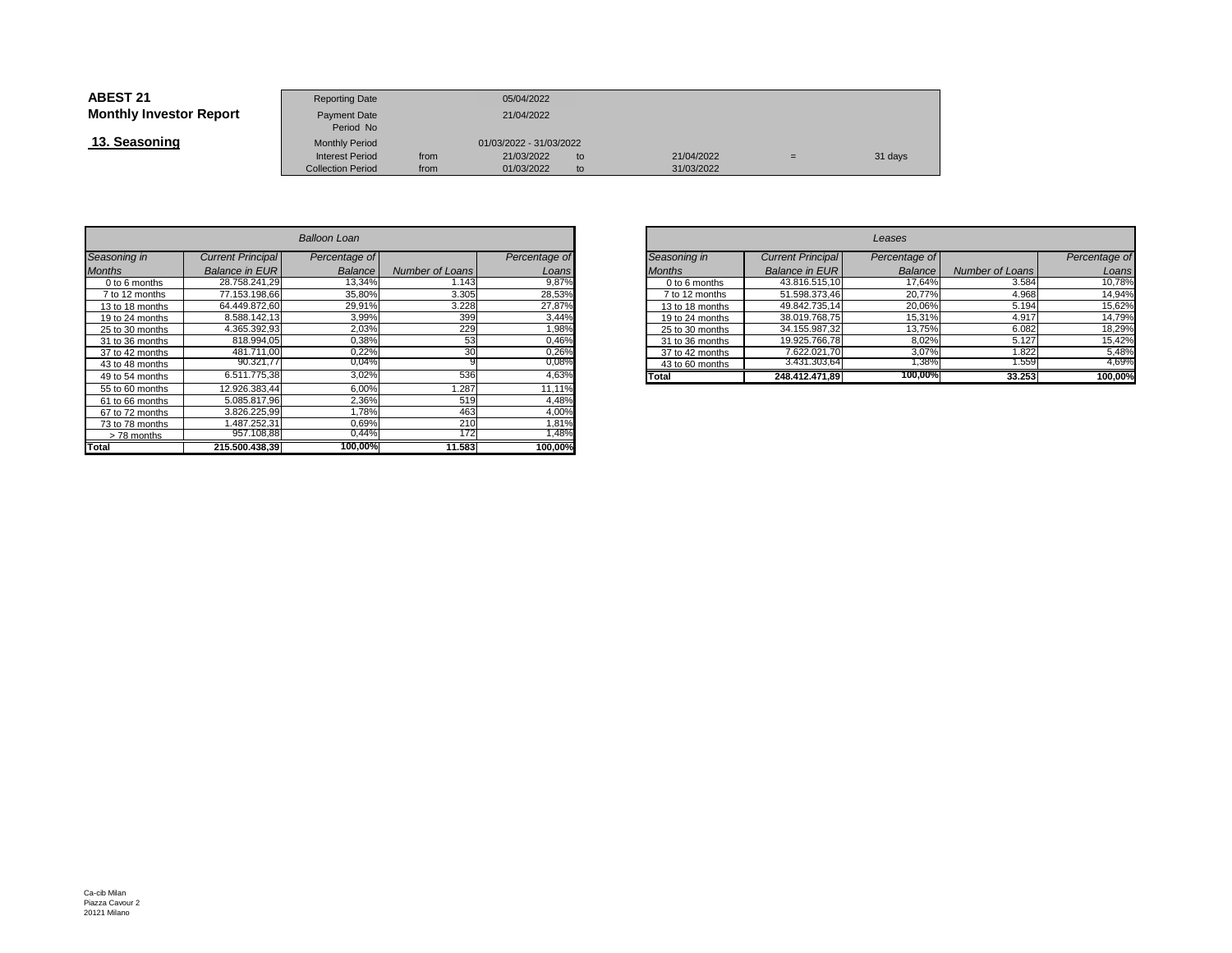

Ca-cib Milan Piazza Cavour 2 20121 Milano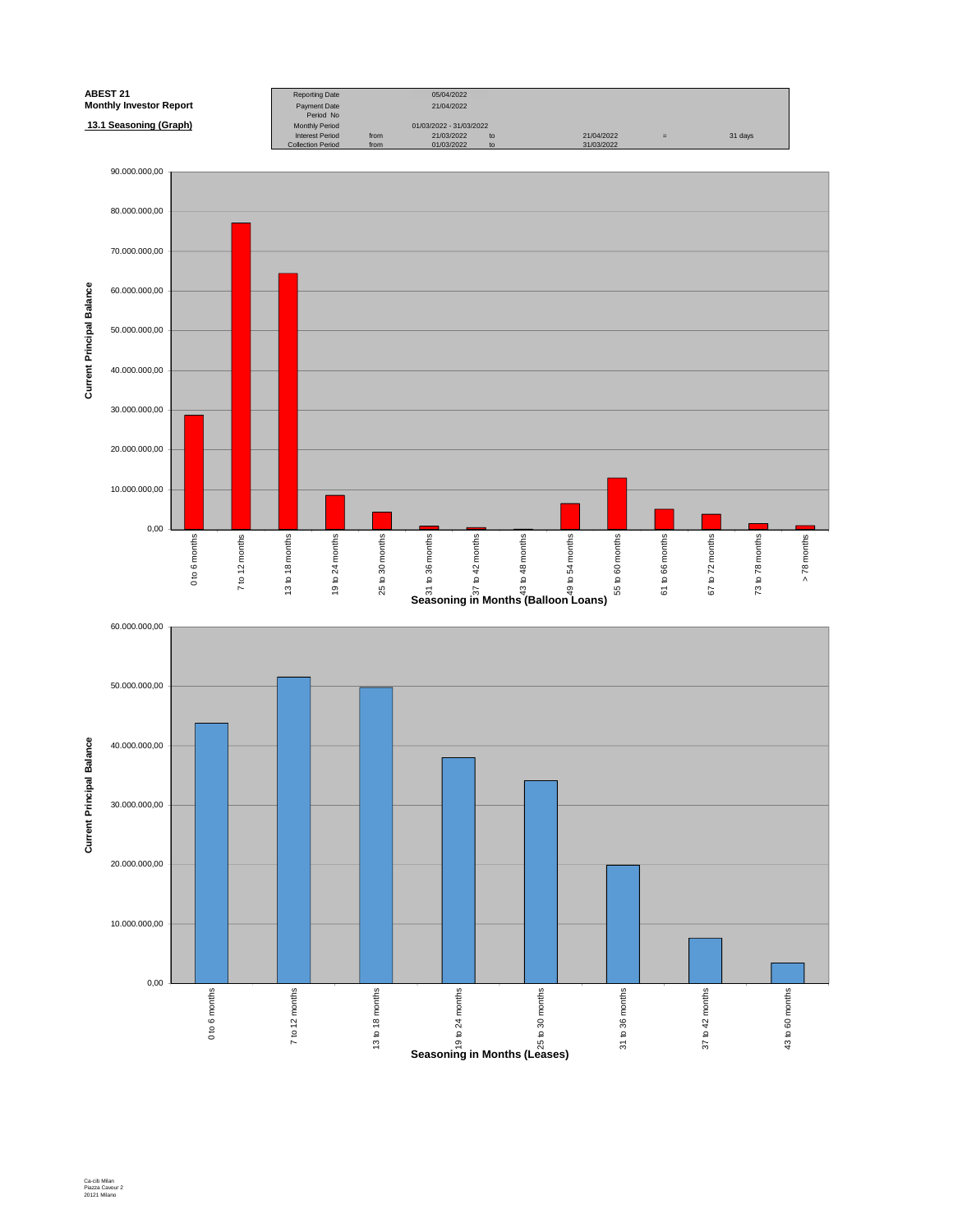| <b>ABEST 21</b>                | <b>Reporting Date</b>            |      | 05/04/2022              |    |            |     |         |
|--------------------------------|----------------------------------|------|-------------------------|----|------------|-----|---------|
| <b>Monthly Investor Report</b> | <b>Payment Date</b><br>Period No |      | 21/04/2022              |    |            |     |         |
| 14. Remaining Term             | <b>Monthly Period</b>            |      | 01/03/2022 - 31/03/2022 |    |            |     |         |
|                                | <b>Interest Period</b>           | from | 21/03/2022              | to | 21/04/2022 | $=$ | 31 days |
|                                | <b>Collection Period</b>         | from | 01/03/2022              | to | 31/03/2022 |     |         |

|                   |                          | Balloon Loan  |                        |               |
|-------------------|--------------------------|---------------|------------------------|---------------|
| Remaining Term in | <b>Current Principal</b> | Percentage of |                        | Percentage of |
| <b>Months</b>     | <b>Balance in EUR</b>    | Balance       | <b>Number of Loans</b> | Loans         |
| 0 to 6 months     | 8.554.985.90             | 3,97%         | 1.143                  | 9,87%         |
| 7 to 12 months    | 6.678.703.31             | 3,10%         | 3.305                  | 28,53%        |
| 13 to 18 months   | 8.466.752.00             | 3,93%         | 3.228                  | 27,87%        |
| 19 to 24 months   | 13.623.280.13            | 6,32%         | 399                    | 3,44%         |
| 25 to 30 months   | 18.235.176.64            | 8,46%         | 229                    | 1,98%         |
| 31 to 36 months   | 34.940.921.37            | 16,21%        | 53                     | 0,46%         |
| 37 to 42 months   | 32.777.003.99            | 15,21%        | 30                     | 0,26%         |
| 43 to 48 months   | 25.132.506.80            | 11,66%        | 9                      | 0,08%         |
| 49 to 54 months   | 18.816.799.50            | 8,73%         | 536                    | 4,63%         |
| 55 to 60 months   | 16.942.879,43            | 7,86%         | 1.287                  | 11,11%        |
| 61 to 66 months   | 12.783.833.72            | 5,93%         | 519                    | 4,48%         |
| 67 to 72 months   | 8.020.369,91             | 3,72%         | 463                    | 4,00%         |
| 73 to 78 months   | 7.064.309.21             | 3,28%         | 210                    | 1,81%         |
| >78 months        | 3.462.916,48             | 1,61%         | 172                    | 1,48%         |
| <b>Total</b>      | 215.500.438.39           | 100,00%       | 11.583                 | 100,00%       |

| $\overline{r}$ |                 |               |                   |                          | Leases        |                 |               |
|----------------|-----------------|---------------|-------------------|--------------------------|---------------|-----------------|---------------|
| ge of          |                 | Percentage of | Remaining Term in | <b>Current Principal</b> | Percentage of |                 | Percentage of |
| ance           | Number of Loans | Loansl        | <b>Months</b>     | <b>Balance in EUR</b>    | Balance       | Number of Loans | Loans         |
| 3,97%          | 1.143           | 9,87%         | 0 to 6 months     | 7.743.719,58             | 3,12%         | 4.780           | 14,37%        |
| 3,10%          | 3.305           | 28,53%        | 7 to 12 months    | 20.658.483.93            | 8,32%         | 5.223           | 15,71%        |
| 3,93%          | 3.228           | 27,87%        | 13 to 18 months   | 32.909.126,19            | 13,25%        | 5.400           | 16,24%        |
| 3,32%          | 399             | 3,44%         | 19 to 24 months   | 40.946.216.35            | 16,48%        | 4.899           | 14,73%        |
| 3,46%          | 229             | 1,98%         | 25 to 30 months   | 42.509.583.73            | 17.11%        | 4.388           | 13,20%        |
| 3,21%          | 53              | 0,46%         | 31 to 36 months   | 41.181.992.59            | 16,58%        | 3.750           | 11,28%        |
| 5,21%          | 30              | 0,26%         | 37 to 42 months   | 30.229.137.02            | 12.17%        | 2.541           | 7.64%         |
| ,66%           |                 | 0,08%         | 43 to 48 months   | 23.748.681.33            | 9,56%         | 1.779           | 5.35%         |
| 3,73%          | 536             | 4,63%         | 49 to 54 months   | 5.328.602.93             | 2.15%         | 325             | 0,98%         |
| $.86\%$        | .287            | 11.11%        | 55 to 60 months   | 3.156.928.24             | ,27%          | 168             | 0,51%         |
| 5,93%          | 519             | 4,48%         | Total             | 248.412.471.89           | 100,00%       | 33.253          | 100,00%       |
| 7001           | 100             | 10001         |                   |                          |               |                 |               |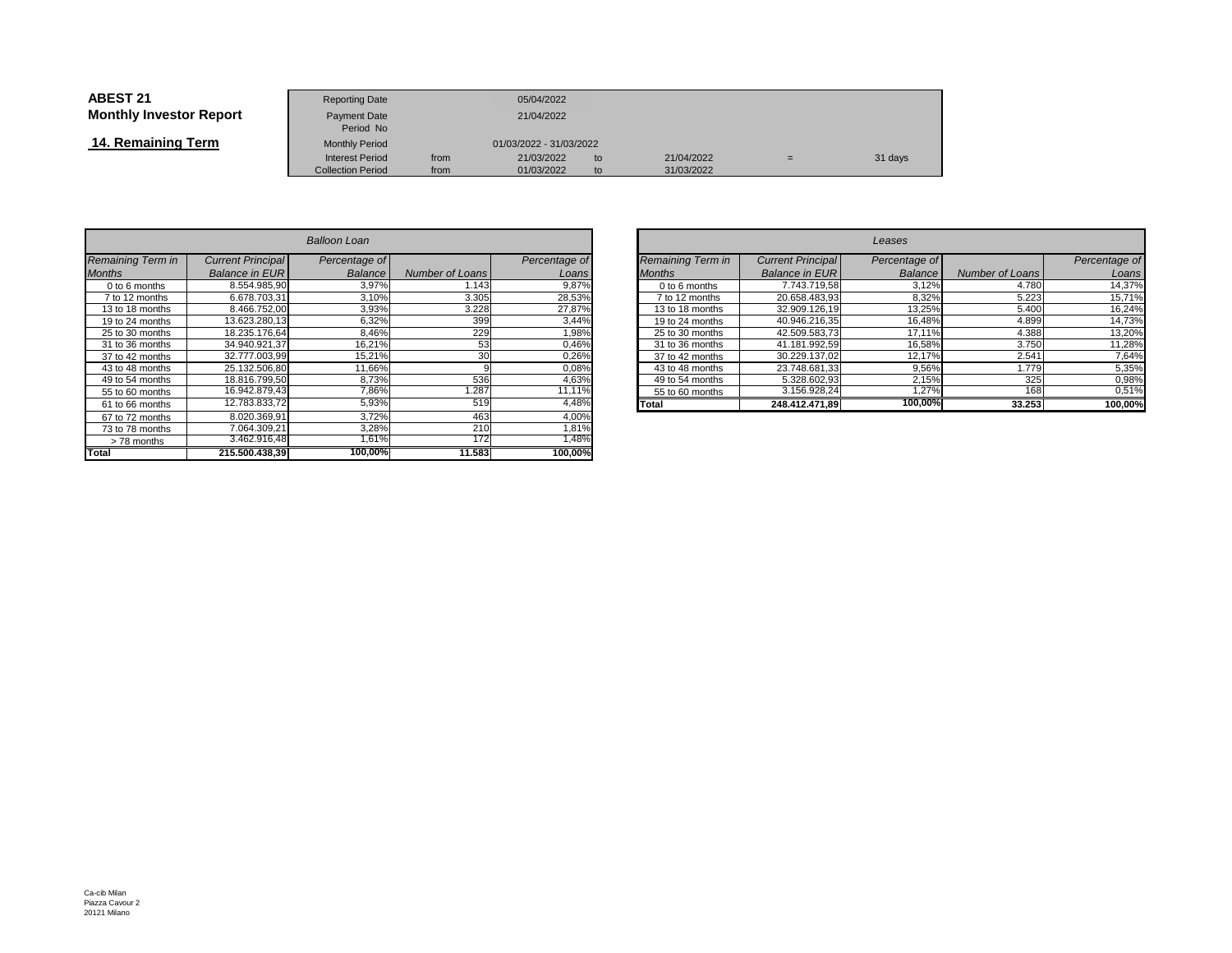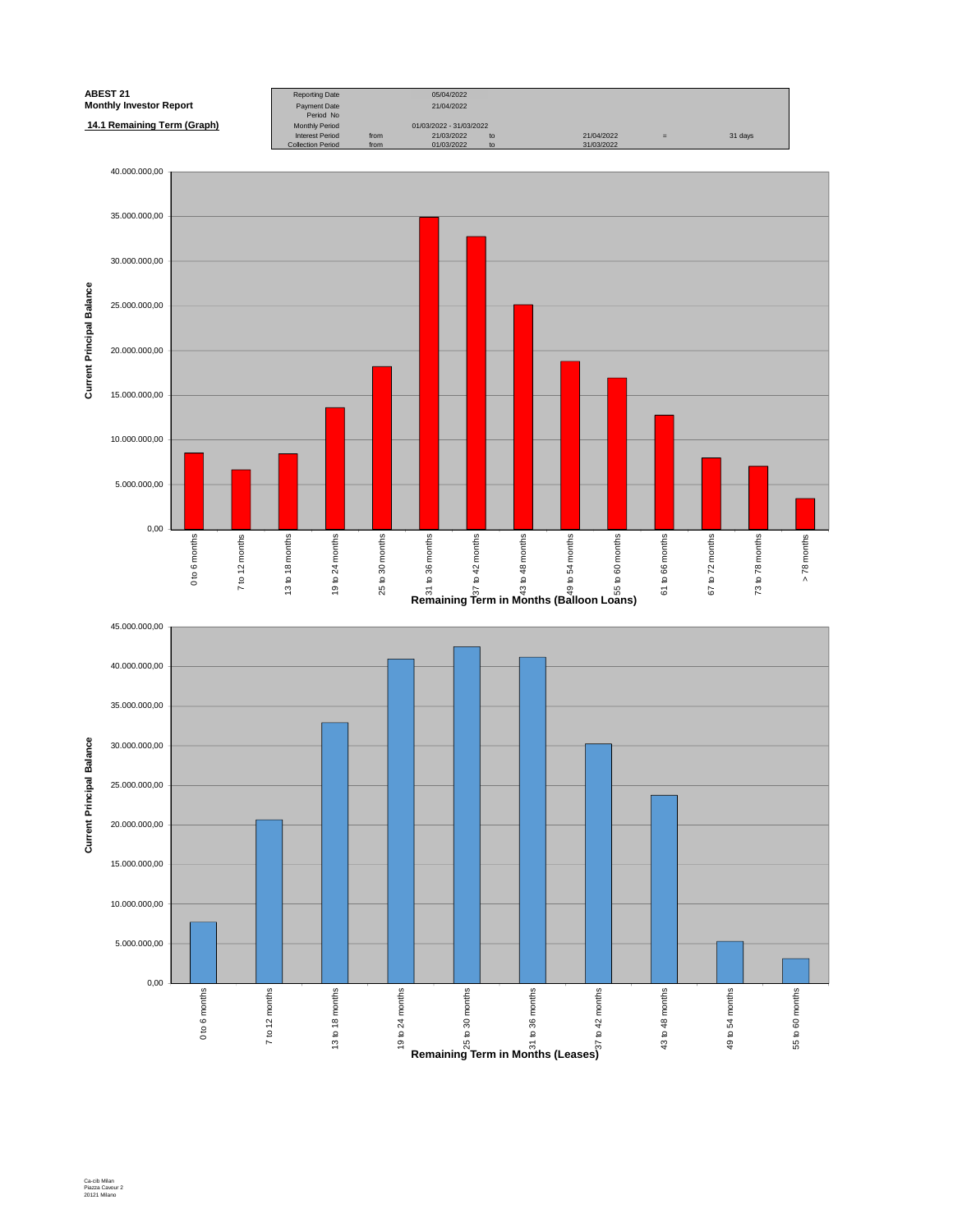| <b>ABEST 21</b>                | <b>Reporting Date</b>     |            | 05/04/2022              |    |            |     |         |
|--------------------------------|---------------------------|------------|-------------------------|----|------------|-----|---------|
| <b>Monthly Investor Report</b> | Payment Date<br>Period No | 21/04/2022 |                         |    |            |     |         |
| 15. Original Term              | <b>Monthly Period</b>     |            | 01/03/2022 - 31/03/2022 |    |            |     |         |
|                                | <b>Interest Period</b>    | from       | 21/03/2022              | to | 21/04/2022 | $=$ | 31 days |
|                                | <b>Collection Period</b>  | from       | 01/03/2022              | to | 31/03/2022 |     |         |

|                   |                          | Balloon Loan  |                        |               |                         |
|-------------------|--------------------------|---------------|------------------------|---------------|-------------------------|
| Remaining Term in | <b>Current Principal</b> | Percentage of |                        | Percentage of | Remaining Term in       |
| <b>Months</b>     | <b>Balance in EUR</b>    | Balance       | <b>Number of Loans</b> | Loans         | <b>Months</b>           |
| $0$ to 6 months   | 0.00                     | 0.00%         |                        | 0,00%         | $0$ to 6 months         |
| 7 to 12 months    | 127.332.17               | 0.06%         | 15                     | 0,13%         | 7 to 12 months          |
| 13 to 18 months   | 358.285.56               | 0,17%         | 22                     | 0,19%         | 13 to 18 months         |
| 19 to 24 months   | 2.619.440.10             | 1.22%         | 174                    | 1,50%         | 19 to 24 months         |
| 25 to 30 months   | 382.499.70               | 0,18%         | 25                     | 0,22%         | 25 to 30 months         |
| 31 to 36 months   | 19.955.692.60            | 9,26%         | 954                    | 8,24%         | 31 to 36 months         |
| 37 to 42 months   | 771.303.22               | 0.36%         | 38                     | 0,33%         | 37 to 42 months         |
| 43 to 48 months   | 73.274.367.23            | 34.00%        | 3.521                  | 30,40%        | 43 to 48 months         |
| 49 to 54 months   | 982.978.73               | 0.46%         | 38                     | 0,33%         | 49 to 54 months         |
| 55 to 60 months   | 48.356.226.05            | 22,44%        | 2.510                  | 21,67%        | 55 to 60 months         |
| 61 to 66 months   | 1.164.066.73             | 0.54%         | 79                     | 0,68%         | Total                   |
| 67 to 72 months   | 19.885.416.82            | 9.23%         | 1.116                  | 9,63%         |                         |
| 73 to 78 months   | 1.650.584.94             | 0.77%         | 99                     | 0,85%         |                         |
| > 78 months       | 45.972.244.54            | 21,33%        | 2.992                  | 25,83%        | <b>Statistics</b>       |
| Total             | 215.500.438,39           | 100.00%       | 11.583                 | 100,00%       | <b>WA Original Term</b> |

| n        |                          |               |                          |                          | Leases        |                 |               |
|----------|--------------------------|---------------|--------------------------|--------------------------|---------------|-----------------|---------------|
| ge of    |                          | Percentage of | <b>Remaining Term in</b> | <b>Current Principal</b> | Percentage of |                 | Percentage of |
| ance     | <b>Number of Loans</b>   | Loans         | <b>Months</b>            | <b>Balance in EUR</b>    | Balance       | Number of Loans | Loans         |
| $0,00\%$ |                          | 0,00%         | 0 to 6 months            | 0,00                     | 0,00%         |                 | 0,00%         |
| $0,06\%$ | 15                       | 0,13%         | 7 to 12 months           | 0,00                     | 0,00%         |                 | 0,00%         |
| ,17%     | 22                       | 0,19%         | 13 to 18 months          | 289.420.07               | 0,12%         | 471             | 1,42%         |
| ,22%     | 174.                     | 1.50%         | 19 to 24 months          | 1.798.676.00             | 0.72%         | 696             | 2,09%         |
| ,18%     | 25 <sub>1</sub>          | 0,22%         | 25 to 30 months          | 315.558,74               | 0,13%         | 56              | 0,17%         |
| ,26%     | 954                      | 8,24%         | 31 to 36 months          | 82.080.807,84            | 33,04%        | 12.802          | 38,50%        |
| $,36\%$  | 38                       | 0,33%         | 37 to 42 months          | 2.770.020.73             | 1.12%         | 246             | 0.74%         |
| $,00\%$  | 3.521                    | 30,40%        | 43 to 48 months          | 131.503.370.70           | 52,94%        | 16.416          | 49,37%        |
| ,46%     | 38                       | 0,33%         | 49 to 54 months          | 1.472.015,67             | 0,59%         | 145             | 0,44%         |
| 44%      | 2.510                    | 21,67%        | 55 to 60 months          | 28.182.602,14            | 11,35%        | 2.421           | 7,28%         |
| 0.54%    | 791                      | 0,68%         | Total                    | 248.412.471.89           | 100,00%       | 33.253          | 100,00%       |
| 0.001    | $\overline{\phantom{a}}$ | 0.0001        |                          |                          |               |                 |               |

| 0/ | <b>Statistics</b>       |  |
|----|-------------------------|--|
| %  | <b>WA Original Term</b> |  |
|    |                         |  |

| <b>Statistics</b>       |       |
|-------------------------|-------|
| <b>WA Original Term</b> | 59.39 |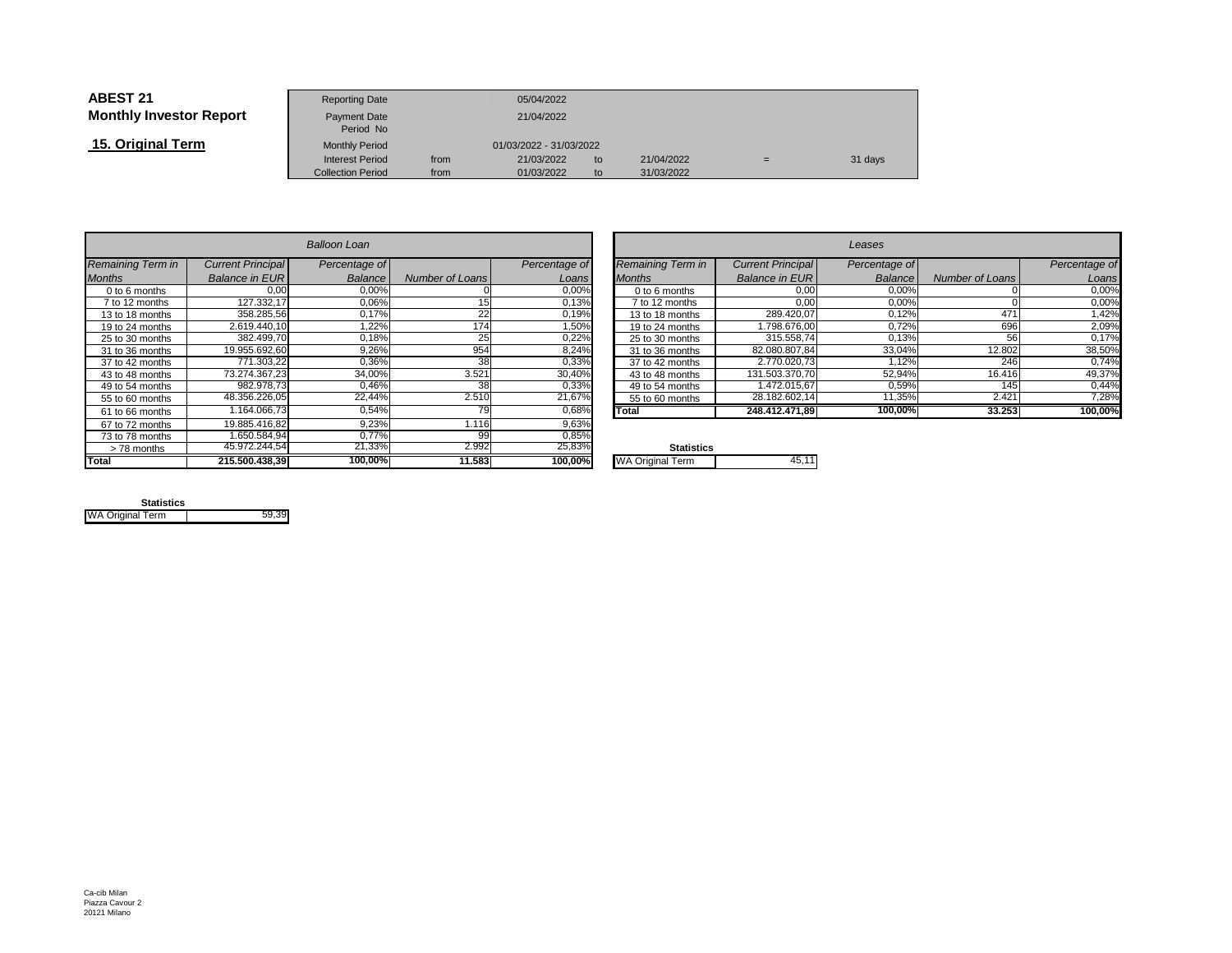

Ca-cib Milan Piazza Cavour 2 20121 Milano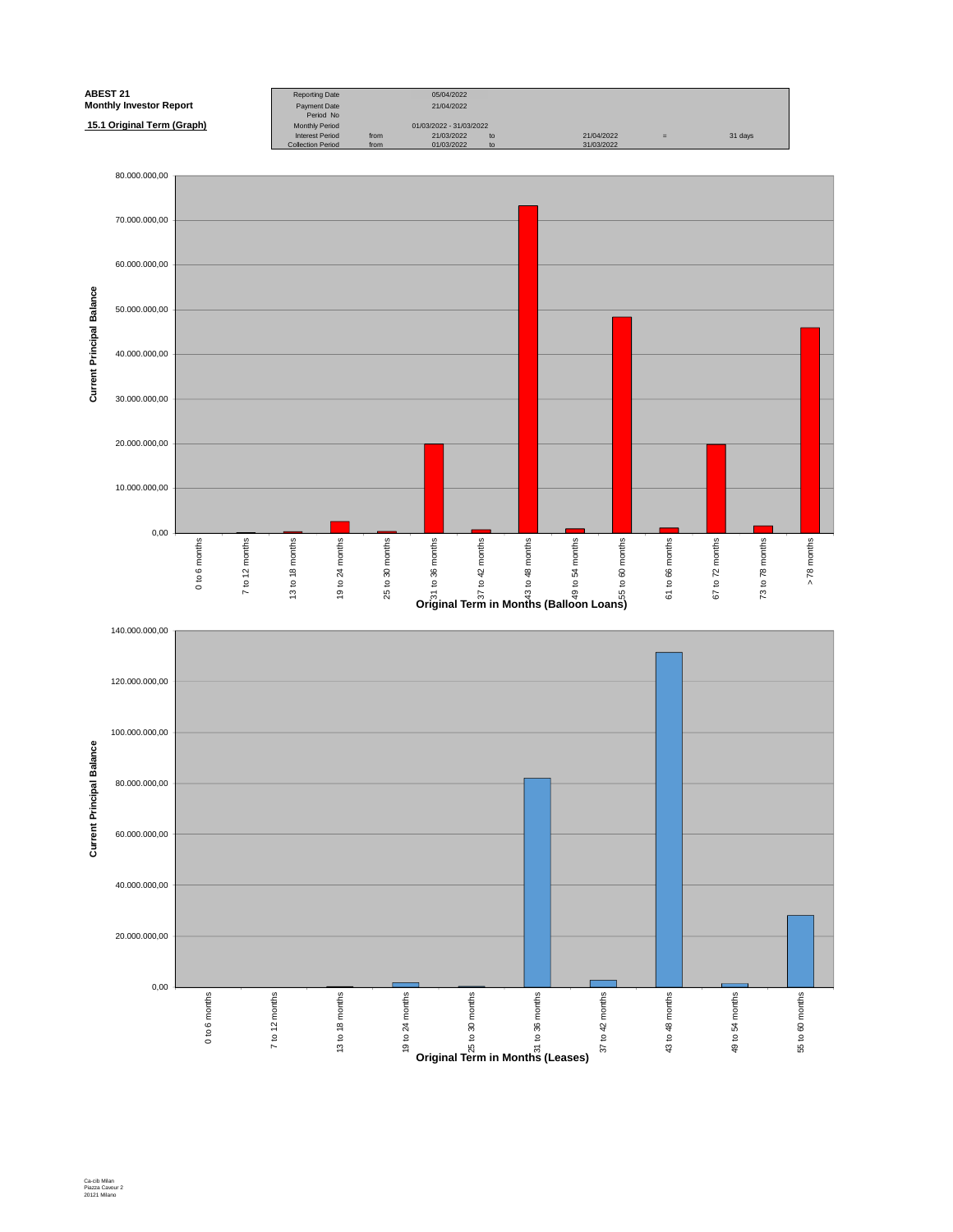**16. Manufacturer**

|                        | <b>Reporting Date</b>    |      | 05/04/2022              |    |            |     |         |
|------------------------|--------------------------|------|-------------------------|----|------------|-----|---------|
| <b>Investor Report</b> | Payment Date             |      | 21/04/2022              |    |            |     |         |
|                        | Period No                |      |                         |    |            |     |         |
| ıfacturer              | <b>Monthly Period</b>    |      | 01/03/2022 - 31/03/2022 |    |            |     |         |
|                        | <b>Interest Period</b>   | from | 21/03/2022              | to | 21/04/2022 | $=$ | 31 days |
|                        | <b>Collection Period</b> | from | 01/03/2022              | to | 31/03/2022 |     |         |

|              | <b>Current Principal</b> | Percentage of  |                        | Percentage of |
|--------------|--------------------------|----------------|------------------------|---------------|
| Manufacturer | <b>Balance in EUR</b>    | <b>Balance</b> | <b>Number of Loans</b> | Loans         |
| Alfa Romeo   | 22.570.306.81            | 4,87%          | 1.746                  | 3,89%         |
| Chrysler     | 0.00                     | 0,00%          |                        | 0,00%         |
| Dodge        | 54.658.31                | 0.01%          |                        | 0,00%         |
| Fiat         | 138.382.285.86           | 29,83%         | 18.907                 | 42,17%        |
| Jaquar       | 57.247.497.24            | 12,34%         | 5.925                  | 13,21%        |
| Jeep         | 65.852.693.81            | 14.20%         | 4.988                  | 11,12%        |
| Lancia       | 54.404.13                | 0,01%          |                        | 0,02%         |
| LandRover    | 153.402.711.64           | 33,07%         | 11.762                 | 26,23%        |
| Maserati     | 7.379.937.57             | 1.59%          | 274                    | 0,61%         |
| Others       | 18.968.414,91            | 4,09%          | 1.223                  | 2,73%         |
|              | 463.912.910.28           | 100,00%        | 44.836.00              | 100.00%       |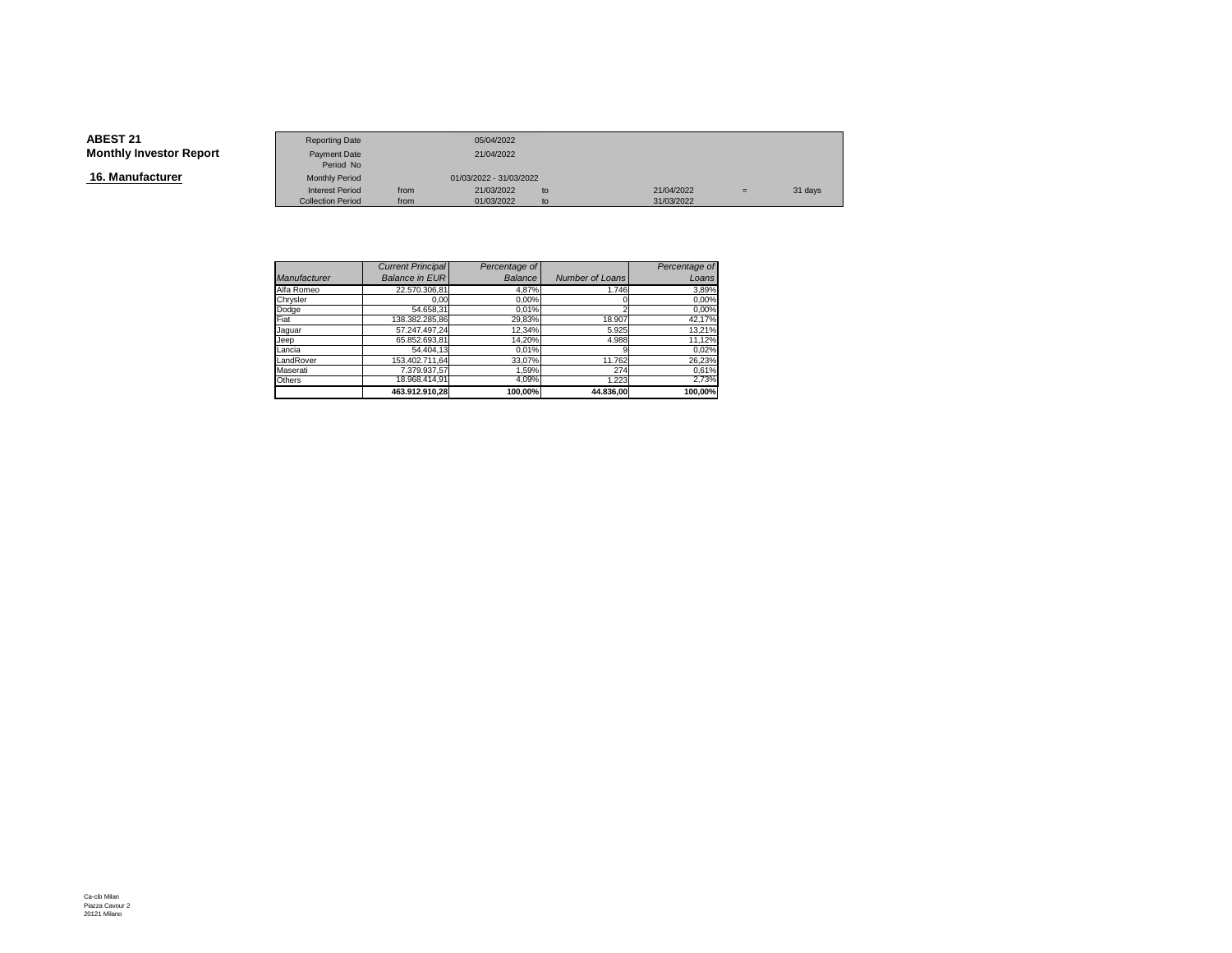| <b>ABEST 21</b>                                                                                                                                                                                                                  |     | <b>Reporting Date</b>            |            | 05/04/2022              |               |                |
|----------------------------------------------------------------------------------------------------------------------------------------------------------------------------------------------------------------------------------|-----|----------------------------------|------------|-------------------------|---------------|----------------|
| <b>Monthly Investor Report</b>                                                                                                                                                                                                   |     | <b>Payment Date</b><br>Period No | 21/04/2022 |                         |               |                |
| 17. Priority of Payments                                                                                                                                                                                                         |     | <b>Monthly Period</b>            |            | 01/03/2022 - 31/03/2022 |               |                |
|                                                                                                                                                                                                                                  |     | <b>Interest Period</b>           | from       | 21/03/2022              | to 21/04/2022 | 31 days<br>$=$ |
|                                                                                                                                                                                                                                  |     | <b>Collection Period</b>         | from       | 01/03/2022              | to 31/03/2022 |                |
| Priority of Payments during the Revolging Period                                                                                                                                                                                 |     | Payment                          |            |                         |               |                |
| Available Distribution Amount                                                                                                                                                                                                    | $+$ | 22.698.229,76                    |            |                         |               |                |
| 1. Payable Expenses                                                                                                                                                                                                              |     | 15.416,41                        |            |                         |               |                |
| 2. To credit into Expenses Account the Witholding Amount                                                                                                                                                                         |     |                                  |            |                         |               |                |
| 3. Remuneration to the Trustee<br>4. Remuneration to the Account Bank, the Calculation Agent, the Data Trustee, the Principal<br>Paying Agent, the Corporate Servicer, the Servicer, the Back-Up Servicer Facilitator, the Back- |     |                                  |            |                         |               |                |
| Up Servicer (once appointed) and any other invoiced costs                                                                                                                                                                        |     | 916.67                           |            |                         |               |                |
| 5. to pay pari passu and pro rata to the Swap Counterparty                                                                                                                                                                       |     | 48.394,45                        |            |                         |               |                |
| 6. Interest on Class A                                                                                                                                                                                                           |     | 52.355,56                        |            |                         |               |                |
| 7. Interest on Class B                                                                                                                                                                                                           |     | 11.586,25                        |            |                         |               |                |
| 8. Interest on Class C                                                                                                                                                                                                           |     | 21.743,06                        |            |                         |               |                |
| 9. Interest on Class D                                                                                                                                                                                                           |     | 26.427.50                        |            |                         |               |                |
| 10. Interest on Class E                                                                                                                                                                                                          |     | 38.276,39                        |            |                         |               |                |
| 11. Required Reserved Amoount on the Reserve Account                                                                                                                                                                             |     |                                  |            |                         |               |                |
| 12. Purchase Price of Additional Portfolio                                                                                                                                                                                       |     | 20.275.866.52                    |            |                         |               |                |
| 13. To credit the Replenishment Amount to the Replenishment Account                                                                                                                                                              |     | 23.291.92                        |            |                         |               |                |
| 14. To pay any amount due and payable to the Swap Counterparties resulting from an Event of                                                                                                                                      |     |                                  |            |                         |               |                |
| Default                                                                                                                                                                                                                          |     |                                  |            |                         |               |                |
| 15. To pay to Originator and to Servicer any amount due and payable not already paid                                                                                                                                             |     |                                  |            |                         |               |                |
| 16. Interest on Class M                                                                                                                                                                                                          |     | 97.951,39                        |            |                         |               |                |
| 17. to pay the Final Excess Spread (if any) to the Class M Noteholder                                                                                                                                                            |     | 2.086.003.64                     |            |                         |               |                |

| <b>Priority of Payments during the Amoritisation Period</b>                                                                                                                                                                                                 |           | Payment |
|-------------------------------------------------------------------------------------------------------------------------------------------------------------------------------------------------------------------------------------------------------------|-----------|---------|
| <b>Available Distribution Amount</b>                                                                                                                                                                                                                        | $\ddot{}$ |         |
| 1. Payable Expenses                                                                                                                                                                                                                                         |           |         |
| 2. To credit into Expesens Account the Witholding Amount                                                                                                                                                                                                    |           |         |
| 3. Remuneration to the Trustee (including costs and expenses)                                                                                                                                                                                               |           |         |
| 4. Remuneration to the Account Bank, the Calculation Agent, the Data Trustee, the Principal<br>Paying Agent, the Corporate Servicer, the Servicer, the Back-Up Servicer Facilitator, the Back-<br>Up Servicer (once appointed) and any other invoiced costs |           |         |
| 5. to pay pari passu and pro rata to the Swap Counterparty                                                                                                                                                                                                  |           |         |
| 6. Class A Interest Amount                                                                                                                                                                                                                                  |           |         |
| 7. Class B Interest Amount                                                                                                                                                                                                                                  |           |         |
| 8. Class C Interest Amount                                                                                                                                                                                                                                  |           |         |
| 9. Class D Interest Amount                                                                                                                                                                                                                                  |           |         |
| 10. Class E Interest Amount                                                                                                                                                                                                                                 |           |         |
| 11. to credit to the Reserve Account the Required Reserve Amount                                                                                                                                                                                            |           |         |
| 12. to pay pari passu and pro rata, the Class A Redemption Amount                                                                                                                                                                                           |           |         |
| 13. to pay pari passu and pro rata, the Class B Redemption Amount (provided that Class A<br>Notes have been redeemed in full)                                                                                                                               |           |         |
| 14. to pay pari passu and pro rata, the Class C Redemption Amount (provided that Class B Notes<br>have been redeemed in full)                                                                                                                               |           |         |
| 15. to pay pari passu and pro rata, the Class D Redemption Amount (provided that Class C<br>Notes have been redeemed in full)                                                                                                                               |           |         |
| 16. to pay pari passu and pro rata, the Class E Redemption Amount (provided that Class D<br>Notes have been redeemed in full)                                                                                                                               |           |         |
| 17. To pay any amount due and payable to the Swap Counterparties resulting from an Event of<br>Default                                                                                                                                                      |           |         |
| 18. to pay to Originator and to Servicer any amount due and payable not already paid<br>19. Class M Interest Amount                                                                                                                                         |           |         |
| 20. to pay pari passu and pro rata, the Class M Redemption Amount (provided that Class E<br>Notes have been redeemed in full)                                                                                                                               |           |         |
| 21. to pay the Final Excess Spread (if any) to the Class M Noteholder                                                                                                                                                                                       |           |         |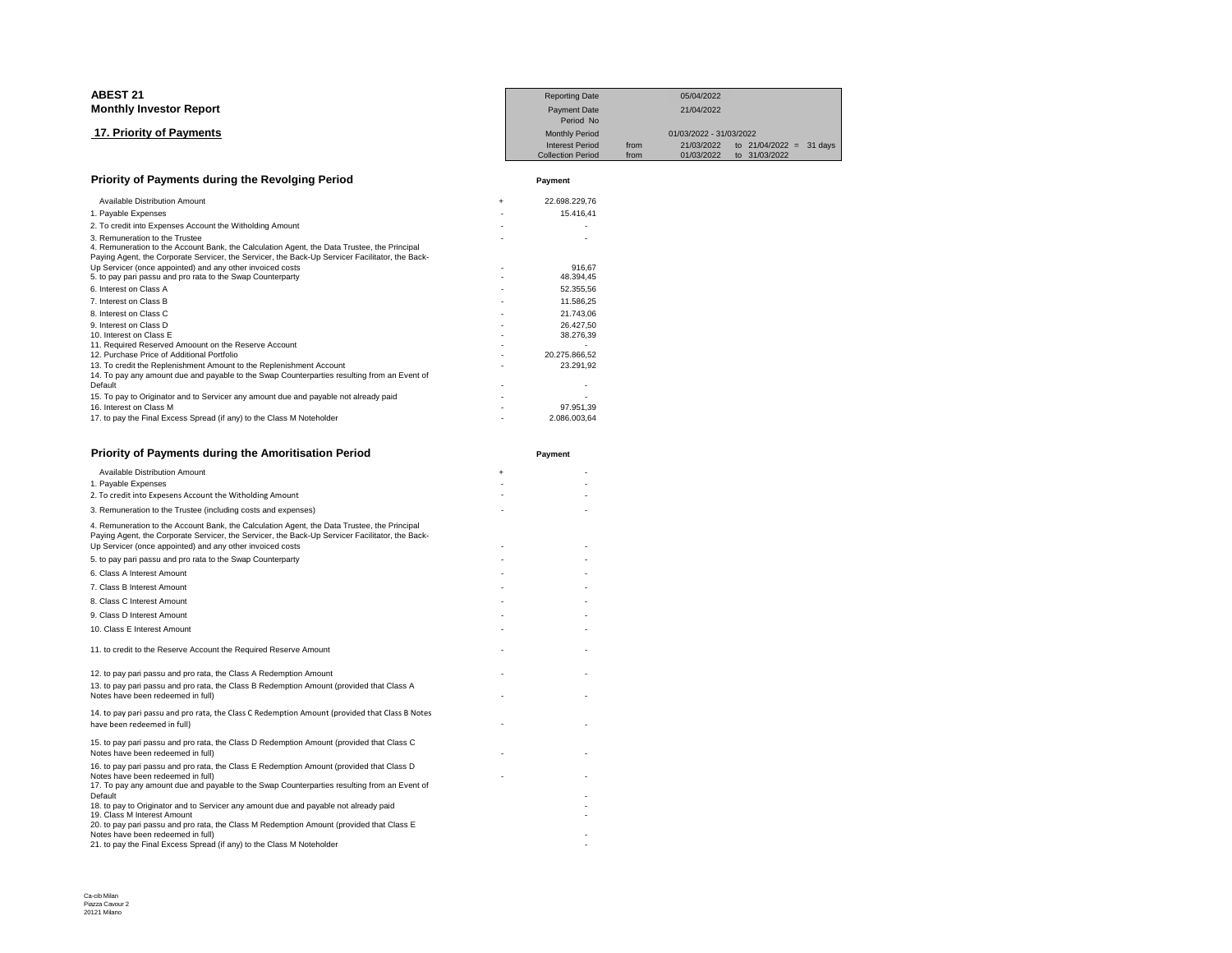| <b>ABEST 21</b>                | <b>Reporting Date</b>    |      | 05/04/2022              |    |            |     |         |
|--------------------------------|--------------------------|------|-------------------------|----|------------|-----|---------|
| <b>Monthly Investor Report</b> | Payment Date             |      | 21/04/2022              |    |            |     |         |
|                                | Period No                |      |                         |    |            |     |         |
| <b>18. Transaction Costs</b>   | <b>Monthly Period</b>    |      | 01/03/2022 - 31/03/2022 |    |            |     |         |
|                                | Interest Period from     |      | 21/03/2022              | to | 21/04/2022 | $=$ | 31 days |
|                                | <b>Collection Period</b> | from | 01/03/2022              | to | 31/03/2022 |     |         |

|                                   | 486.600.000,0    | 400.000.000.0  | 20.700.000.0   | 20.200.000.0   | 15.500.000.0   | 12,700,000.0   | 17.500.000,0   |
|-----------------------------------|------------------|----------------|----------------|----------------|----------------|----------------|----------------|
| <b>Transaction Costs</b>          | All notes        | <b>Class A</b> | <b>Class B</b> | <b>Class C</b> | <b>Class D</b> | <b>Class E</b> | <b>Class M</b> |
| Senior Expenses                   | 15.416.41        | 12.672.76      | 655.82         | 639.97         | 491.07         | 402.36         | 554.43         |
| Interest accrued for the Period   | $248.340.15 \in$ | 52.355,56      | 11.586,25      | € 21.743,06    | 26.427,50      | 38.276,39      | 97.951,39      |
| <b>Interest Payments</b>          | $248.340.15 \in$ | 52.355,56      | 11.586,25      | € 21.743,06    | 26.427,50      | 38.276,39      | 97.951,39      |
| Unpaid Interest for the Period    |                  |                |                |                |                |                |                |
| <b>Cumulative Unpaid Interest</b> |                  |                |                |                |                |                |                |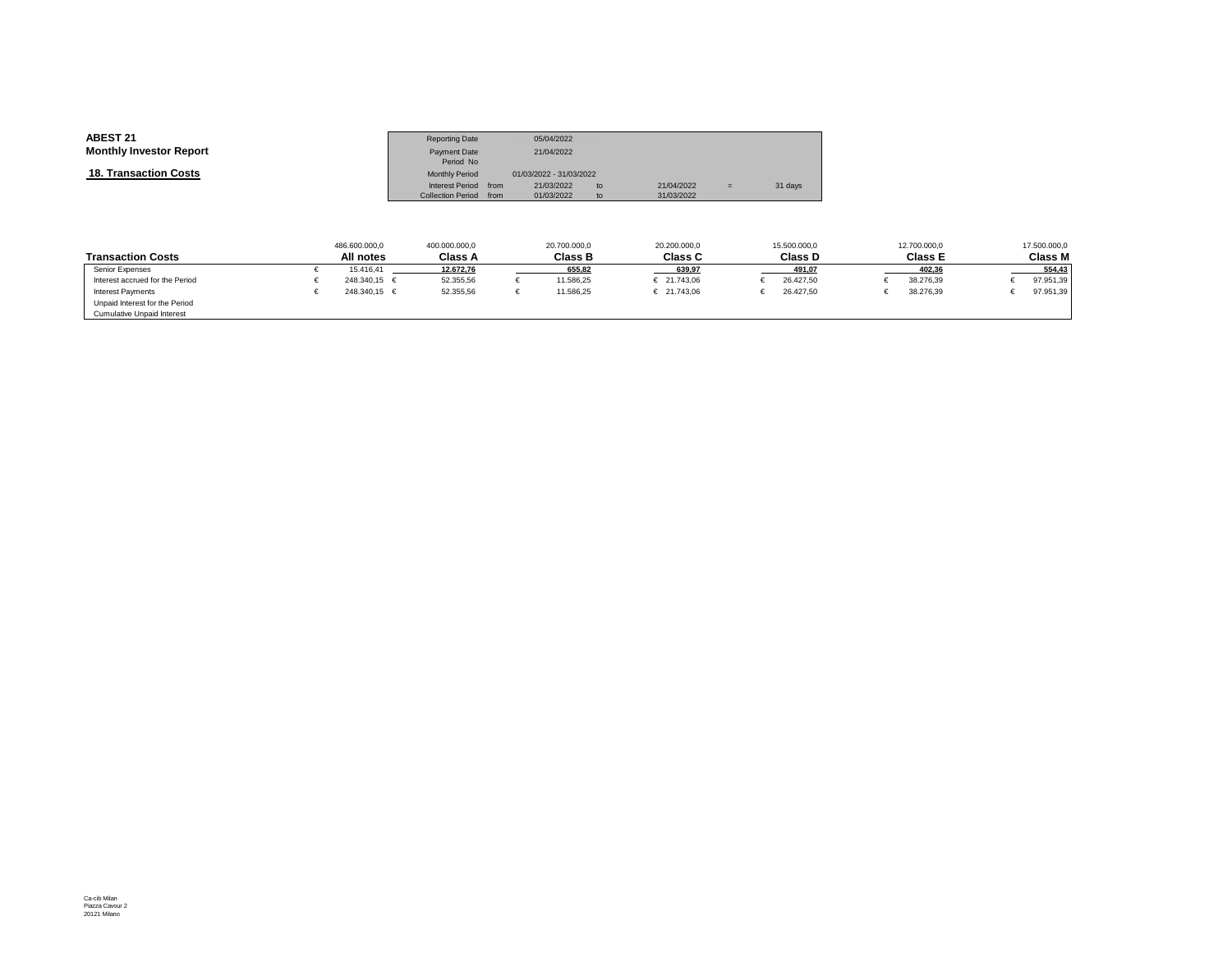## **19. Swap Counterparty Data**

|                            | <b>Reporting Date</b>    |      | 05/04/2022              |    |            |     |         |
|----------------------------|--------------------------|------|-------------------------|----|------------|-----|---------|
| Investor Report            | Payment Date             |      | 21/04/2022              |    |            |     |         |
|                            | Period No                |      |                         |    |            |     |         |
| <b>› Counterpartv Data</b> | <b>Monthly Period</b>    |      | 01/03/2022 - 31/03/2022 |    |            |     |         |
|                            | <b>Interest Period</b>   | from | 21/03/2022              | to | 21/04/2022 | $=$ | 31 days |
|                            | <b>Collection Period</b> | from | 01/03/2022              | to | 31/03/2022 |     |         |

# **Swap Counterparty Data**<br>
Swap Counterparty Provider

FCA BANK Deutschland GMBH

#### **Swap Data**

| Swap Type               |   | <b>IRS</b>     |
|-------------------------|---|----------------|
| Notional Amount         |   | 400.000.000.00 |
| Fixed Rate              |   | (0.42)         |
| Floating Rate (Euribor) | ۰ | 0.5480         |
| Net Swap Payments       |   | $-44.088.89$   |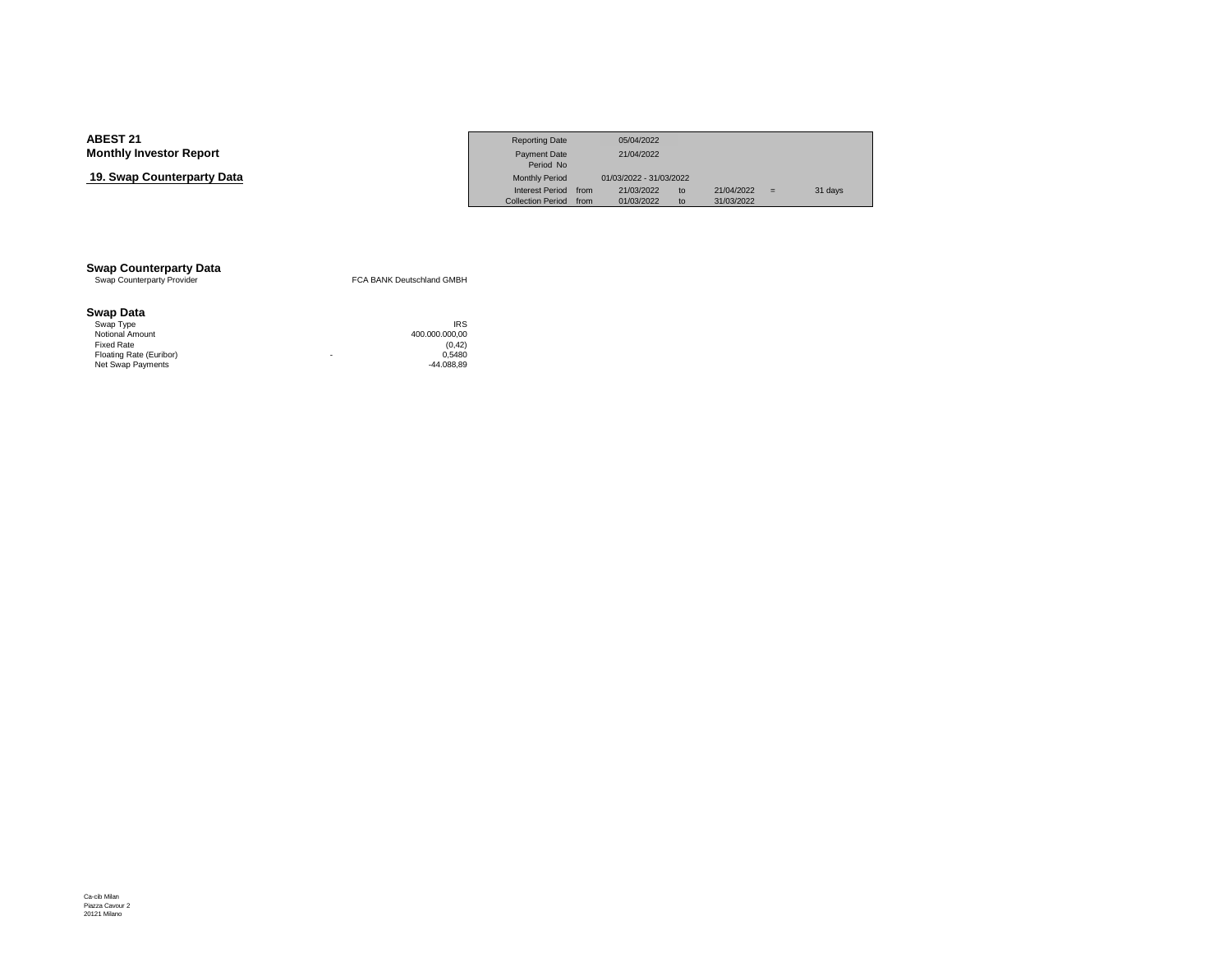#### **20. Retention**

|                 | <b>Reporting Date</b>  | 05/04/2022              |    |            |     |         |
|-----------------|------------------------|-------------------------|----|------------|-----|---------|
| Investor Report | <b>Payment Date</b>    | 21/04/2022              |    |            |     |         |
|                 | Period No              |                         |    |            |     |         |
| <u>ntion</u>    | <b>Monthly Period</b>  | 01/03/2022 - 31/03/2022 |    |            |     |         |
|                 | Interest Period from   | 21/03/2022              | to | 21/04/2022 | $=$ | 31 days |
|                 | Collection Period from | 01/03/2022              | to | 31/03/2022 |     |         |

#### Retention according to Article 6 of Regulation (EU) No 2017/2402

| <b>Net Economic Interest</b><br><b>Retained by the Originator</b> | <b>Outstanding Balance</b> | Percentage of Outstanding<br>Portfolio (%) |  |  |
|-------------------------------------------------------------------|----------------------------|--------------------------------------------|--|--|
| Class A Notes                                                     | 400.000.000,00             | 86,22%                                     |  |  |
| Class B Notes                                                     | 20.700.000,00              | 4,46%                                      |  |  |
| Class C Notes                                                     | 20.200.000.00              | 4,35%                                      |  |  |
| Class D Notes                                                     | 15.500.000.00              | 3,34%                                      |  |  |
| Class E Notes                                                     | 12.700.000.00              | 2,74%                                      |  |  |
| Class M Notes                                                     | 17.500.000.00              | 3,77%                                      |  |  |
|                                                                   |                            |                                            |  |  |
| <b>Retention Amount</b>                                           | <b>EUR</b>                 | $\frac{9}{6}$                              |  |  |
| Minimum Retention Class A                                         | ۰                          | 0,00%                                      |  |  |
| Minimum Retention Class B                                         | ۰                          | 0,00%                                      |  |  |
| Minimum Retention Class C                                         | ۰                          | 0,00%                                      |  |  |
| Minimum Retention Class D                                         | $\sim$                     | 0,00%                                      |  |  |
| Minimum Retention Calss E                                         | 5.695.645.51               | 1,23%                                      |  |  |
| Minimum Retention Class M                                         | 17.500.000.00              | 3,77%                                      |  |  |
| <b>Actual Retention Class A</b>                                   |                            | 0,00%                                      |  |  |
| <b>Actual Retention Class B</b>                                   | 20.700.000.00              | 4,46%                                      |  |  |
| <b>Actual Retention Class C</b>                                   | 20.200.000,00              | 4,35%                                      |  |  |
| <b>Actual Retention Class D</b>                                   | 15.500.000.00              | 3,34%                                      |  |  |
| <b>Actual Retention Class E</b>                                   | 12.700.000.00              | 2,74%                                      |  |  |
| <b>Actual Retention Class M</b>                                   | 17.500.000.00              | 3,77%                                      |  |  |

The Originator will retain for the life of the Transaction a material net economic interest of not less than 5 per cent. in the Transaction in accordance with Article 6 of Regulation (EU) No 2017/2402 of the European Parli of the Council of 12 December 2017 laying down a general framework for securitisation and creating a specific framework for simple, transparent and standardised securitisation, and amending Directives 2009/65/EC, 2009/138/EC and 2011/61/EU and Regulations (EC) No. 1060/2009 and (EU) No. 648/2012 (as amended) (the "European Securitisation Regulation"), provided that the level of retention may reduce over time in compliance with<br>Arti less than 5 per cent. of the nominal value of the securitised exposures, as set out in Article 6(3)(d) of the European Securitisation Regulation.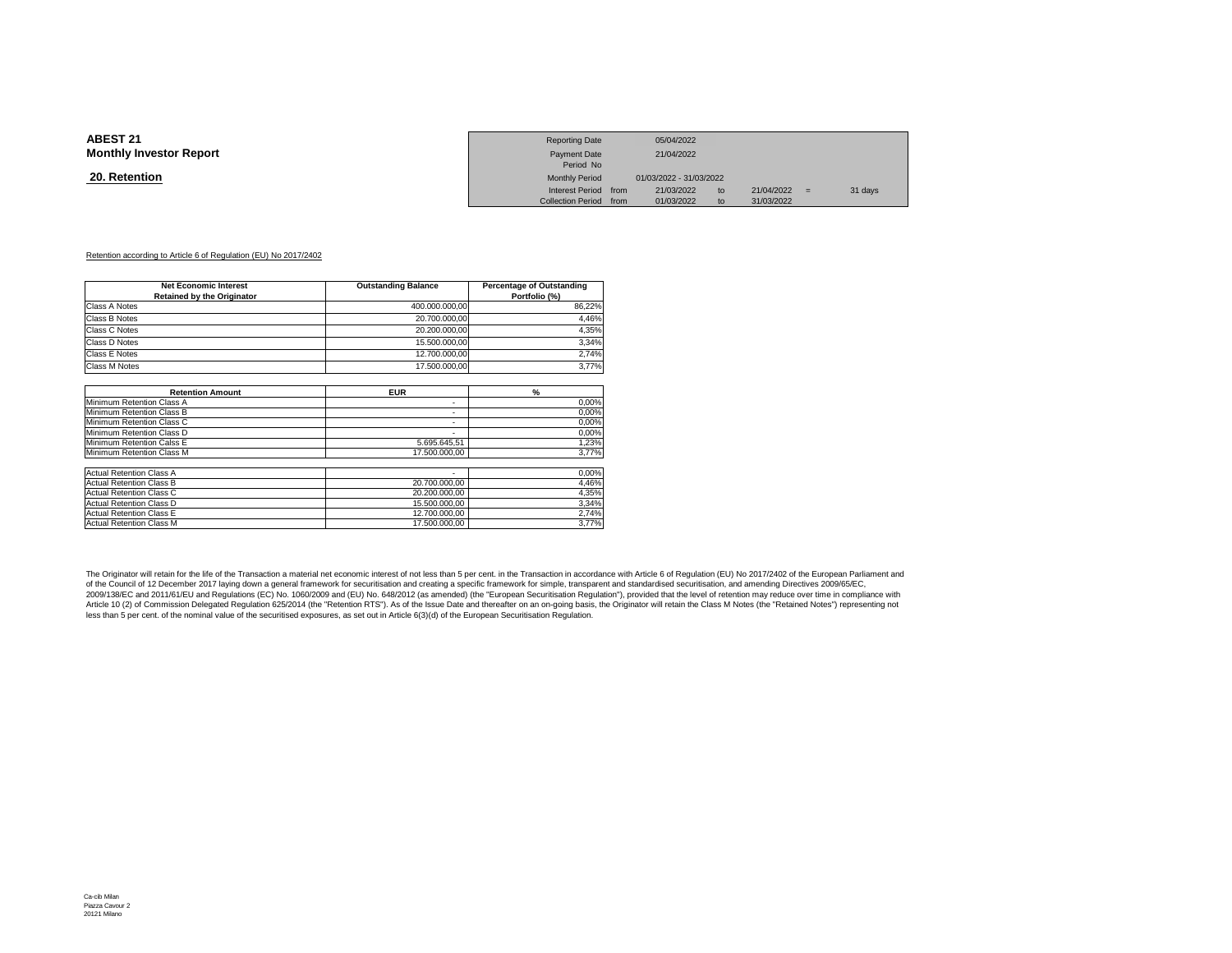#### **ABEST 21**Reporting Date 05/04/2022<br>Payment Date 21/04/2022 **Monthly Investor Reportt** Payment Date 21/04/2022<br>Period No Monthly Period **21. Counterparties I**01/03/2022 - 31/03/2022<br>21/03/2022 to Interest Period from 21/03/2022 to 21/04/2022 = 31 days<br>Collection Period from 01/03/2022 to 31/03/2022 Collection Period

|                             |                                               |              | Moody's       |                 | Fitch        |                |                 |  |
|-----------------------------|-----------------------------------------------|--------------|---------------|-----------------|--------------|----------------|-----------------|--|
|                             |                                               | Long<br>Term | Short<br>Term | Outlook         | Long<br>Term | Short<br>Term  | Outlook         |  |
| <b>Joint Lead Managers:</b> | <b>CA-CIB</b>                                 | Aa3          | $P-1$         | <b>STABLE</b>   | $A+$         | F <sub>1</sub> | NEGATIVE        |  |
|                             | <b>Unicredit Bank AG</b>                      | A2           | $P-1$         | <b>NEGATIVE</b> | <b>BBB</b>   | F <sub>2</sub> | <b>NEGATIVE</b> |  |
| <b>Transaction Account:</b> | The Bank of New York Mellon, Frankfurt Branch | Aa1          | $P-1$         | <b>STABLE</b>   | AA           | $F1+$          | <b>STABLE</b>   |  |
| <b>Paying Agent:</b>        | The Bank of New York Mellon, London Branch    | n.a.         | n.a.          | n.a.            | n.a.         | n.a.           | n.a.            |  |
| <b>Swap Counterparty:</b>   | <b>FCA BANK Deutschland GMBH</b>              | n.a.         | n.a.          | n.a.            | n.a.         | n.a.           | n.a.            |  |
|                             |                                               |              |               |                 |              |                |                 |  |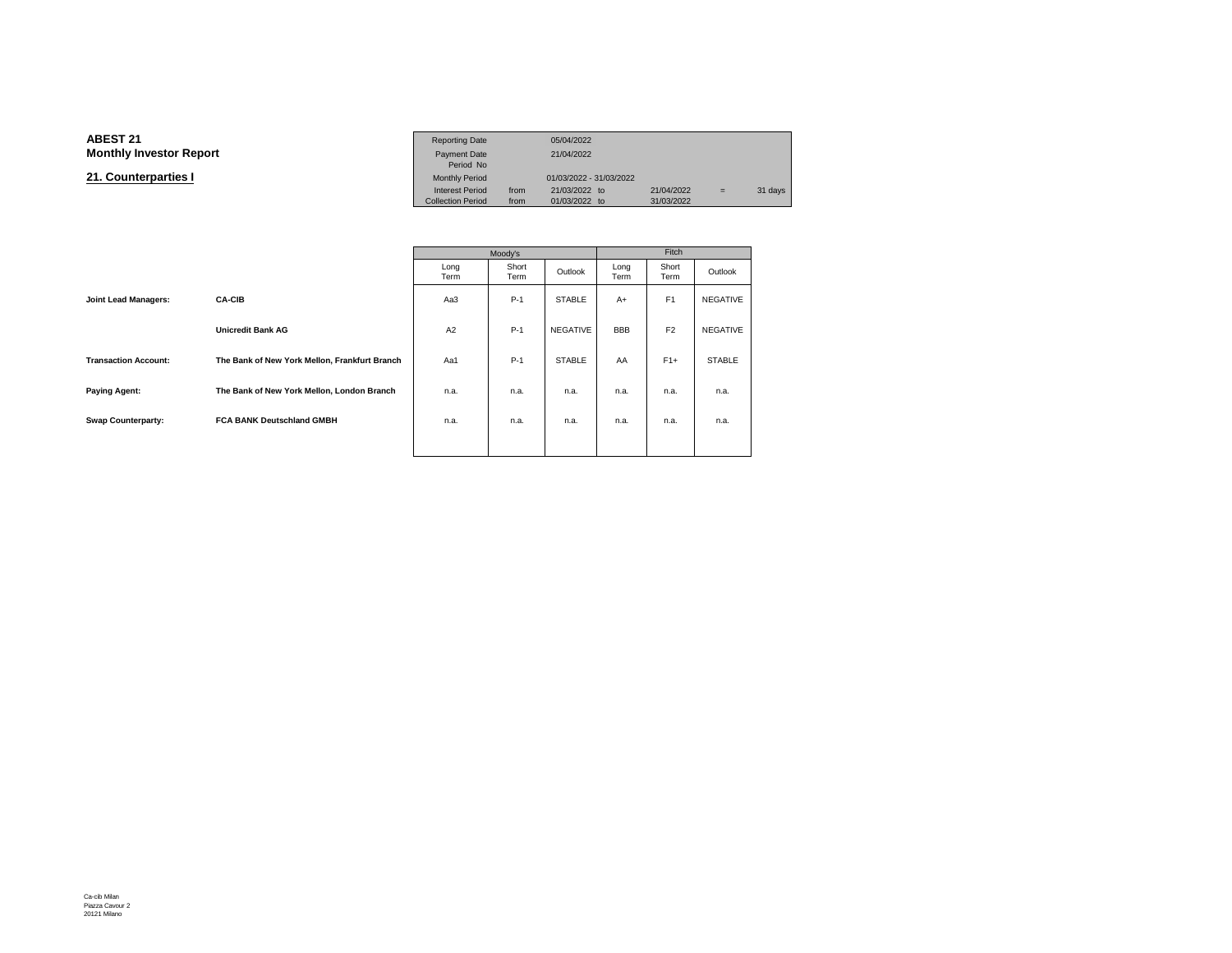| <b>ABEST 21</b>                | <b>Reporting Date</b>    |      | 05/04/2022              |    |            |     |         |
|--------------------------------|--------------------------|------|-------------------------|----|------------|-----|---------|
| <b>Monthly Investor Report</b> | <b>Payment Date</b>      |      | 21/04/2022              |    |            |     |         |
|                                | Period No                |      |                         |    |            |     |         |
| 22. Counterparties II          | <b>Monthly Period</b>    |      | 01/03/2022 - 31/03/2022 |    |            |     |         |
|                                | <b>Interest Period</b>   | from | 21/03/2022              | to | 21/04/2022 | $=$ | 31 days |
|                                | <b>Collection Period</b> | from | 01/03/2022              | to | 31/03/2022 |     |         |

| <b>Transaction Security Trustee:</b> | STICHTING SECURITY TRUSTEE ABEST 21 |                           |
|--------------------------------------|-------------------------------------|---------------------------|
|                                      |                                     |                           |
| Data Trustee:                        | DATA CUSTODY AGENT SERVICES B.V.    |                           |
|                                      |                                     |                           |
| <b>Rating Agencies:</b>              | Moody's                             | <b>Fitch Ratings GmbH</b> |
|                                      |                                     |                           |
|                                      |                                     |                           |
| <b>Corporate Administration:</b>     | <b>INTERTRUST MANAGEMENT B.V.</b>   |                           |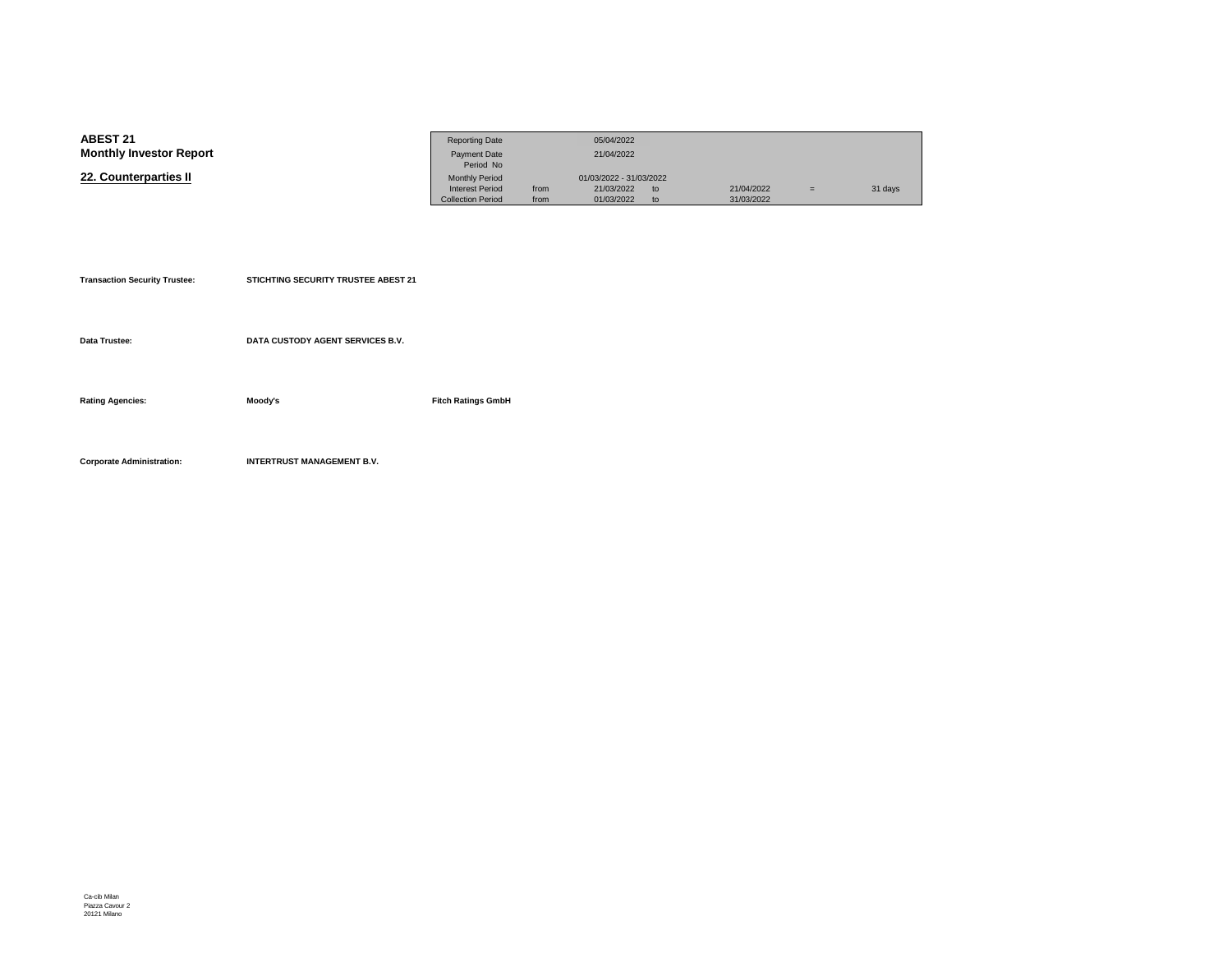| <b>ABEST 21</b>                | <b>Reporting Date</b>    |      | 05/04/2022              |    |            |   |         |
|--------------------------------|--------------------------|------|-------------------------|----|------------|---|---------|
| <b>Monthly Investor Report</b> | Payment Date             |      | 21/04/2022              |    |            |   |         |
|                                | Period No                |      |                         |    |            |   |         |
| 23. Issuer Information         | <b>Monthly Period</b>    |      | 01/03/2022 - 31/03/2022 |    |            |   |         |
|                                | <b>Interest Period</b>   | from | 21/03/2022              | to | 21/04/2022 | Ξ | 31 days |
|                                | <b>Collection Period</b> | from | 01/03/2022              | to | 31/03/2022 |   |         |

| Deal Name:                 | ABEST 21                                      |
|----------------------------|-----------------------------------------------|
| Issuer:                    | ABEST 21                                      |
|                            |                                               |
|                            |                                               |
| Seller of the Receivables: | FCA Bank Deutschland GmbH                     |
| <b>Servicer Name:</b>      | FCA Bank Deutschland GmbH                     |
|                            |                                               |
| <b>Reporting Entity:</b>   | Ca-cib Milan                                  |
|                            |                                               |
|                            |                                               |
| Contact:                   | Doriana Bettini<br>doriana.bettini@ca-cib.com |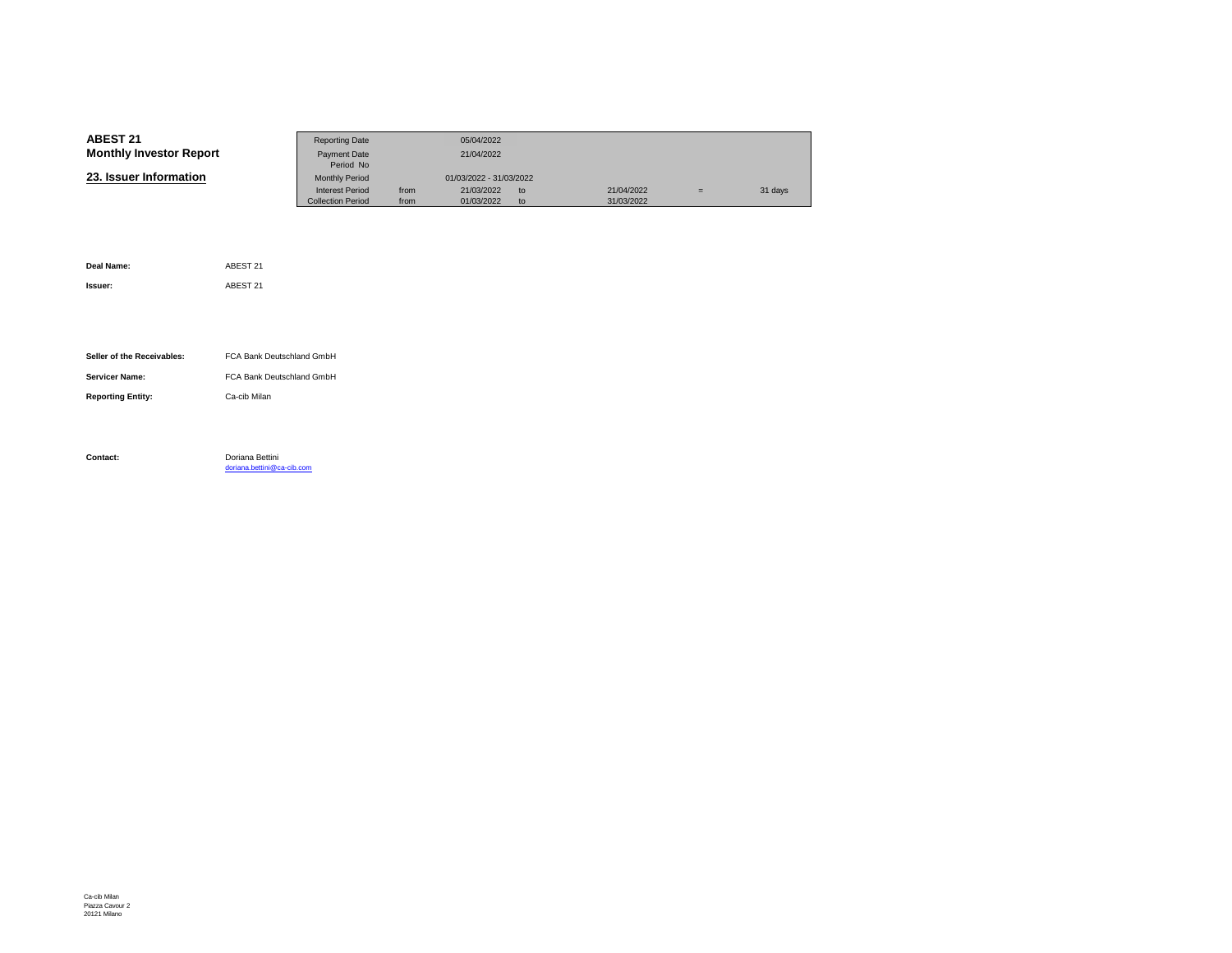**24. Originator, Servicer**

|                 | <b>Reporting Date</b>    |      | 05/04/2022              |               |            |     |         |
|-----------------|--------------------------|------|-------------------------|---------------|------------|-----|---------|
| Investor Report | Payment Date             |      | 21/04/2022              |               |            |     |         |
|                 | Period No                |      |                         |               |            |     |         |
| nator. Servicer | <b>Monthly Period</b>    |      | 01/03/2022 - 31/03/2022 |               |            |     |         |
|                 | <b>Interest Period</b>   | from | 21/03/2022              | $\mathsf{to}$ | 21/04/2022 | $=$ | 31 days |
|                 | <b>Collection Period</b> | from | 01/03/2022              | to            | 31/03/2022 |     |         |

#### **Contact Details**

FCA Bank Deutschland GmbH

#### heike.simon@fcagroup.com

| <b>Ratings FCA Bank SpA</b>                                                                                                                                                                                           | Moody's |  |
|-----------------------------------------------------------------------------------------------------------------------------------------------------------------------------------------------------------------------|---------|--|
| (Downgrade Event)                                                                                                                                                                                                     | Ba3     |  |
| In respect of the Servicer, and only if the<br>Originator acts as Servicer, that the long-term<br>rating of FCA Bank Spa unsecured,<br>unsubordinated and unquaranteed debt obligations<br>falls below Ba3 by Moody's |         |  |